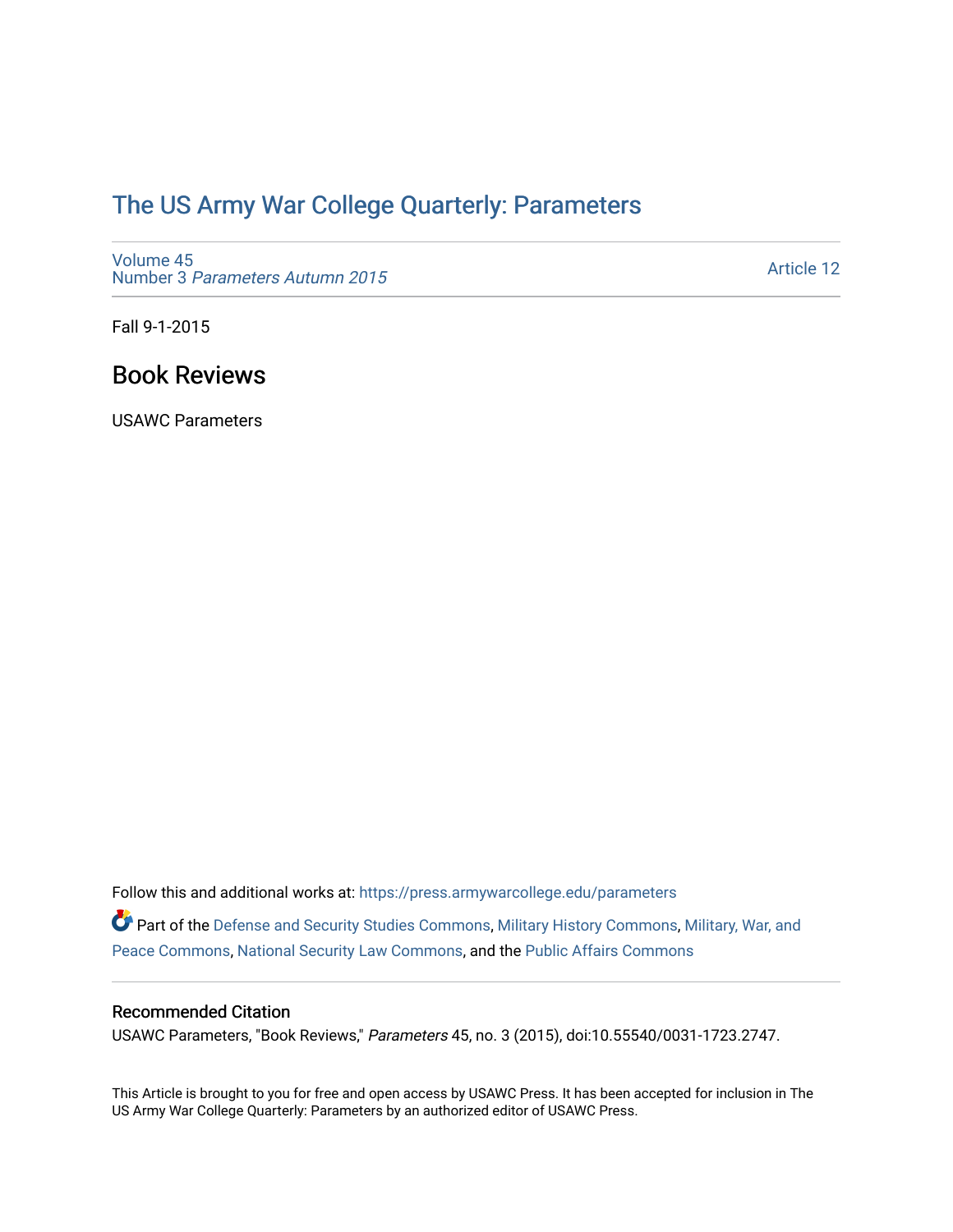#### Contemporary War

# **It Takes More than a Network: The Iraqi Insurgency and Organizational Adaptation**

By Chad C. Serena

Reviewed by Ross Harrison, School of Foreign Service at Georgetown University, Middle Eastern Politics at University of Pittsburgh

had Serena's book makes a major contribution to our understanding of the nuts and bolts of the Iraqi insurgency, at a time when the United States is actually encountering remnants of that insurgency in the form of ISIS. He pulls back the veil on the insurgency movement with the most systematic and methodologically clear treatment to date. He uses his skill as a political scientist and experience at Rand to dissect the insurgency, exposing its strengths but also its weaknesses, which he claims are manifold. Serena drives home the point about the weaknesses of the Iraqi insurgency network by contrasting it with the more effective Afghan network.

His basic thesis, enshrined in the title of his impressive volume is the insurgency in Iraq is not unified, but involves a network with multiple strengths, but also many vulnerabilities. By very effectively analyzing network dynamics, he debunks the notion this kind organizational model is necessarily more adaptive or leads to greater effectiveness. This insight makes a major contribution, since some conventional wisdom shows networks, particularly for non-state actors like al-Qaeda, generally confer strength. Serena essentially argues networks neither confer strengths nor weaknesses. Rather, whether a network is a robust model depends on its nature, such as size, diversity, and information transfer.

Like networks themselves, the book has strengths but also several weaknesses. Because Serena relies so heavily on his framework, the book has more the feel of a political science primer on networks than a book about the political dynamics of the insurgency of Iraq. Rather than using the framework suggestively to tease out insights, he applies it more rigidly, using the Iraqi insurgency almost as a case study to amplify his insights about networks. This has an impact on the reader, as we are left feeling we are observing the Iraqi insurgency at 30,000 feet rather than at ground level. Because of this, the book seems almost apolitical. There is always the danger when dissecting something of losing sight of its essence. The Iraqi insurgency was messy, dynamic and ever changing. The book treats it too antiseptically.

The most puzzling omission was the failure to mention how during the Sunni Awakening, General David Petraeus used some of the vulner- abilities Serena identified to drive a wedge between Al-Qaeda in Iraq (which later became ISIS) and the Sunni tribal leaders, something that would have added to the texture of the book and made it more relevant for today. Many of the issues the United States and its coalition partners are facing today in Iraq concern both the strengths and vulnerabilities of a Sunni network. Serena could have made this less of a textbook and more of a policy book by pulling the argument forward a bit. While ISIS



It Takes More than a Network



Stanford, CA: Stanford University Press, 2014 240 pages \$24.95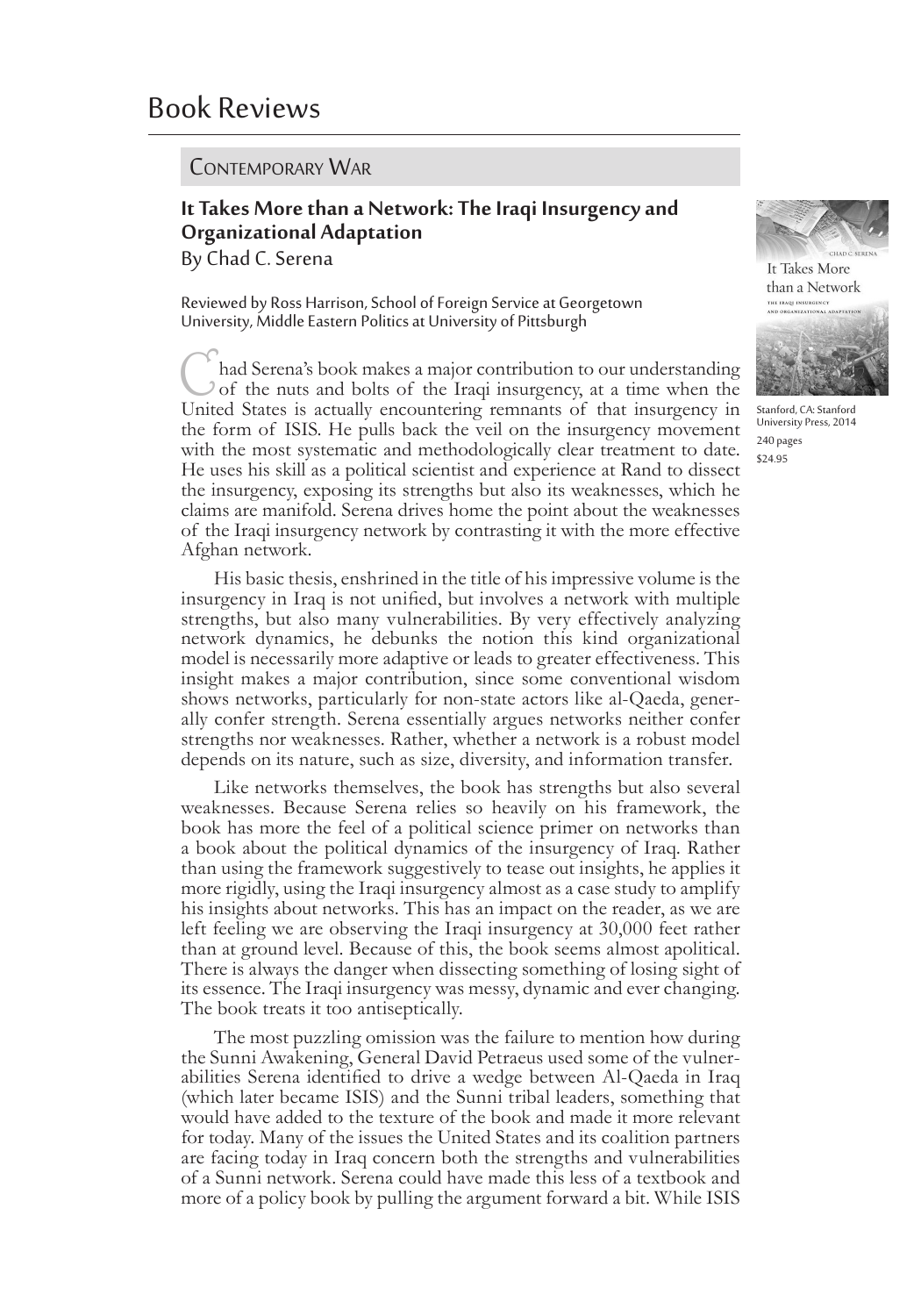did not gain international notoriety until 2014, the signs of its strength- ening were evident at the time of the publication of the book.

That said, Serena makes a valuable scholarly contribution by giving us a systematic treatment of the Iraqi insurgency. In a world where much of the work on Iraq is descriptive and off-the-cuff, Serena's method- ologically sound treatment adds tremendous value.

# **War Without Fighting? The Reintegration of Former Combatants in Afghanistan Seen Through the Lens of Strategic Thought**

By Uwe Hartmann

Reviewed by Daniel J. Glickstein, Corporal, US Army National Guard, Research Analyst, and National Security Education Program (Boren) Scholarship recipient

*Nar Without Fighting* by German officer Uwe Hartmann emphasizes the primacy of reintegration in resolving protracted conflicts. Reintegration here is defined as "the process by which ex-combatants acquire civilian status and gain sustainable employment and income."(9) Hartmann's work nestles within the existing disarmament, demobilization, and reintegration field, but adds a key twist by insisting policy-makers pursue reintegration during a conflict, instead of waiting until hostilities have ceased. His additional expertise on Carl von Clausewitz and a chapter devoted to civil-military relations are welcome bonuses in his book.

#### *Counterinsurgency, Reintegration, Kinetic Operations?*

Hartmann asserts the failure to connect counterinsurgency (COIN) with a broader, overarching political strategy has been a critical shortcoming in military operations in Iraq and Afghanistan. "Reintegration should not be a means to COIN, but instead COIN should be a means to support reintegration. Reintegration, in order to be successful, must be seen as the overall political concept that directs COIN." (70) This line of thinking echoes similar COIN-phrases such as the importance of connecting military and political aims, and the idea that you "can't kill yourself out of an insurgency." But Hartmann's work shines when fleshing out subtler concepts within the reintegration process.

Moving beyond catchphrases and mantras, Hartmann devotes careful attention to the social science underpinning support or mistrust in insurgencies. Beginning at the basic level, he discusses how govern- ment legitimacy and capability (or lack thereof) can make or break popular support. He then moves further into detailing the side-effects of negative capability and legitimacy. These detract from popular per- ception and create skepticism and lead to hedging.

Perception is my preferred term for the much-maligned "hearts and minds" phrase. Put simply, how populations perceive the ruling govern- ments will directly impact their actions. This phrasing is also useful in clarifying the chain of action here; positive or negative government actions dictate the population's perception. It is an input-output rela- tionship, and trying to bolster community relations without changing the actual government will do nothing to solve underlying problems.



Berlin, Germany: Miles-Verlag, 2014 146 pages \$17.00 (paper)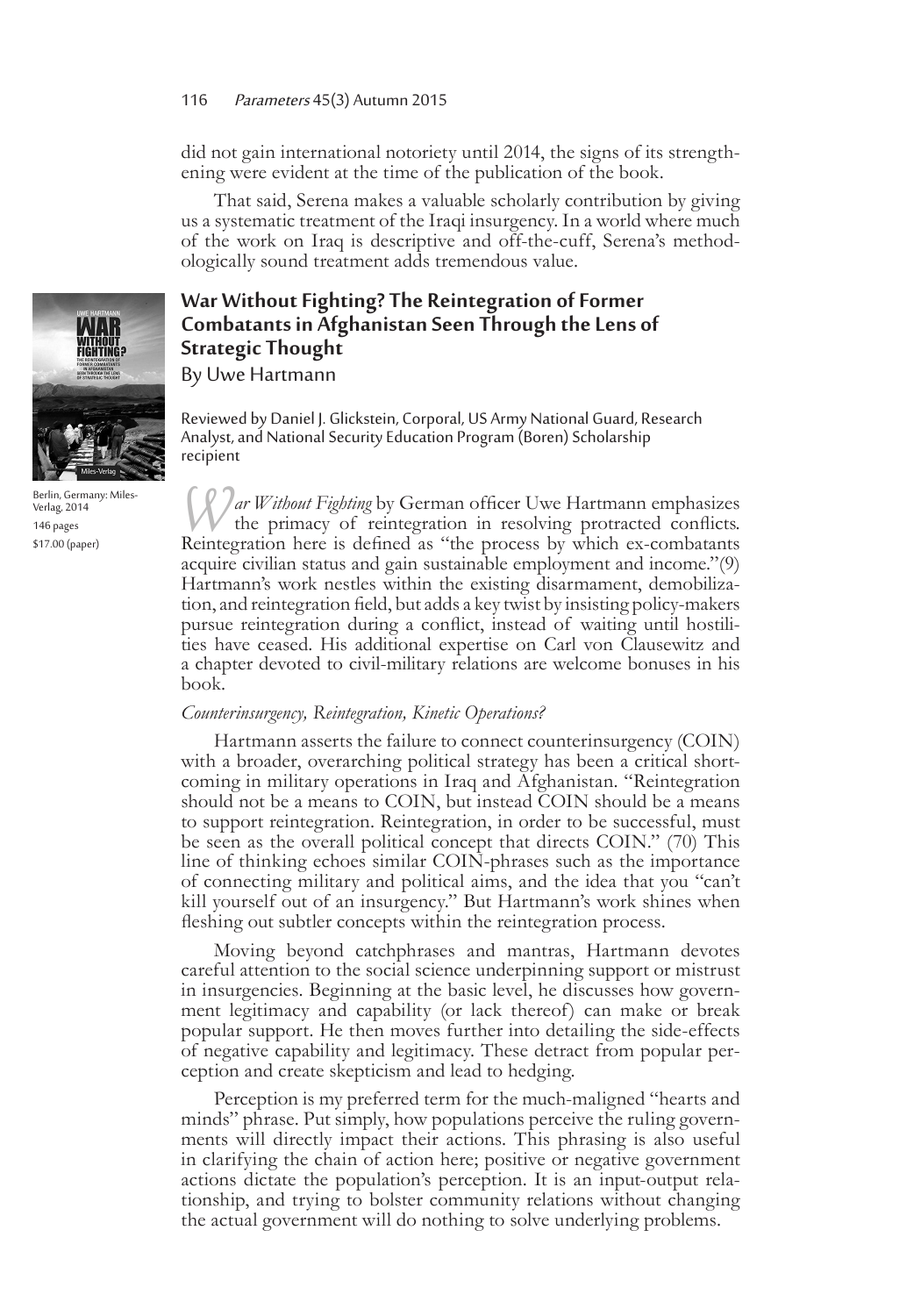Hedging is tackled later: when a new government is faltering and its stability is unclear, "the buy-in of local leaders may remain limited, so long as they perceive a need to hedge their communities against insurgents." (23) This is a logical thought, and one seen especially often in Afghanistan (the example cited in the book is of an Afghan family who has one son in the Taliban and one in the Afghan National Army), yet it has garnered hushed discussion at best.

This hedging behavior explains the tug-of-war between insurgents and government forces, and is a topic well-worth further study. But there is no "critical mass" within a specific area for insurgents to win or lose. Every case is subjective, and there is no mathematic formula to predict when popular support will shift. For example, rural Afghan villagers in a region with a limited Afghan National Security Forces (ANSF) presence are at high-risk of being intimidated and harmed at night by insurgents. Hearts and minds are irrelevant here; when civilians are facing mortal danger on a regular basis they are unlikely to unfurl an Afghan flag and proclaim full support for the government.

#### *Filling in the Blanks*

Given the situational nature of low-intensity conflicts and reintegra- tion processes, developing universal laws and guidance can be stumbling blocks. As seen with American counter-insurgency doctrine, theorists can develop broad statements, but no one can write standard operat- ing procedures for one thousand different situations with guarantees of appropriateness and success.

Thus, Hartmann's work leaves us with a sturdy platform to conduct further thinking, research, and writing. His overall thesis is the primacy of reintegration is useful and correct. Yet the devil is in the details, and future practitioners will have to forge ahead themselves and discover unique approaches; for example, how to pursue transitional justice regarding human rights violations while reintegrating enemy forces into a new government.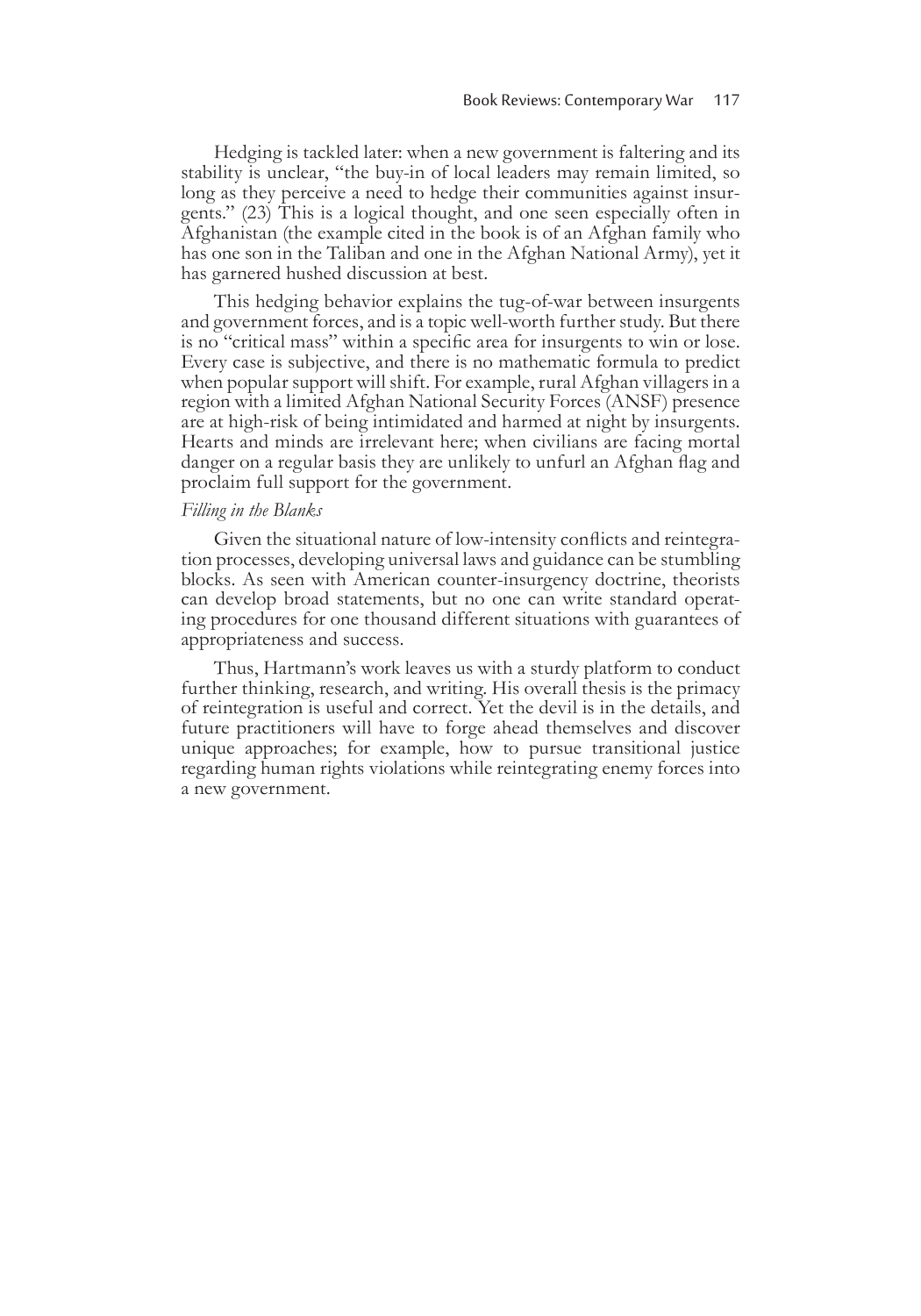#### **MILITARY TECHNOLOGY**

## **Drones and Targeted Killings: Ethics, Law, Politics** Edited by Sarah Knuckey

Reviewed by Ben Lerner, Vice President for Government Relations, Center for Security Policy

As global jihadist organizations continue to ramp up targeting of the West and its allies – [both as a result of collaboration with one another, and as a means of vying for primacy within their collective movement] – the United States will continue to look to deployment of unmanned aerial vehicles (drones) as a valuable counterterrorism tool, enabling the use of precise lethal force with comparatively little risk to non-combatants on the ground, and zero risk of American casualties. While drones have undoubtedly provided the American warfighter with significant tactical advantage over an asymmetric enemy that operates without legal or moral constraint, their prominence in the targeted killing component of U.S. counterterrorism efforts has ignited substantial debate over the legality and advisability of using such weapons for this purpose, particularly away from the so-called "hot" battlefields of Afghanistan and Iraq.

In *Drones and Targeted Killings: Ethics, Law, Politics*, Prof. Sarah Knuckey of Columbia Law School endeavors to introduce readers to the various contours of this debate. Drawing from numerous sources from within and outside government, Knuckey compiles several speeches and articles (or excerpts thereof) covering drone strikes, and divides them into four categories: 1) Are drone strikes effective? 2) Are drone strikes ethical? 3) Are drones strikes legal? and 4) Transparency and Accountability– Efforts and Obstacles.

Knuckey frames her objective as follows: "*Drones and Targeted Killings* was designed to stimulate debate among those who are new to the issues. It brings to the fore human rights, civil liberties, and civilian protection issues, while introducing readers to a range of diverse views from a variety of sources." She succeeds in achieving these goals in some respects, but falls short in others.

The effectiveness section strikes a reasonable balance between those who argue drone strikes are effective in countering terrorist operatives and organizations, and those who argue they are ineffective or even counterproductive. Thoughtful arguments asserting effective- ness – including from CIA Director John Brennan, American University law professor Kenneth Anderson, and Daniel Byman of Georgetown University – are paired with likewise thoughtful counter-arguments from the Stimson Center and Micah Zenko of the Council on Foreign Relations, exploring at times concepts such as the extent and importance of "blowback" vis-à-vis drone strikes; the reliability of data on civilian casualties resulting from drone strikes; and the extent to which US drone strike practice could affect how other nations use their own drones in the future.



New York, NY: IDEBATE Press, 2014 392 pages \$25.99 (paper)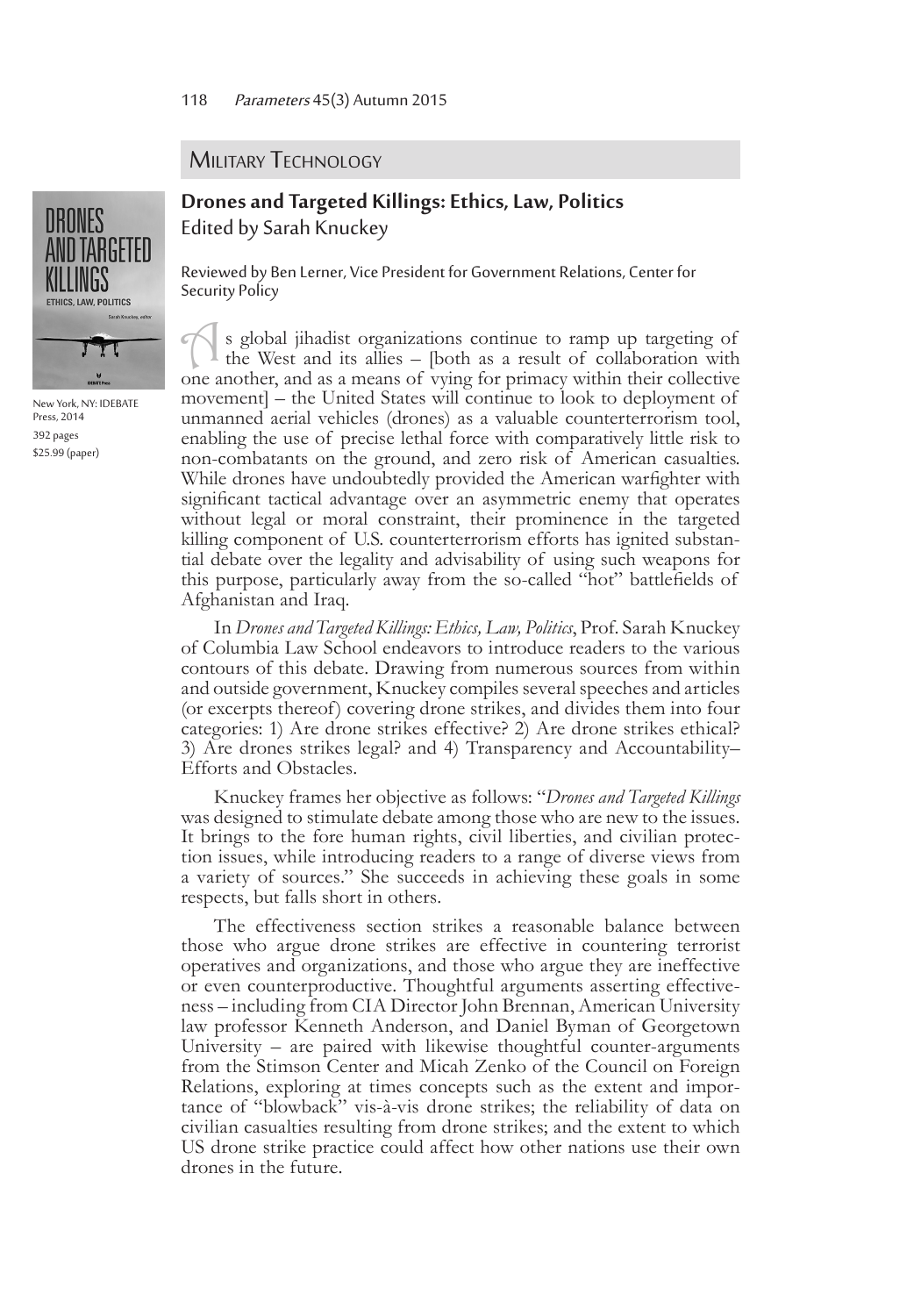The ethics section is similarly balanced, exploring varying points of view on whether US drone strike practice is moral or immoral. Some themes emerging in this section include 1) the impact of the drone's precision on the ethics question. For instance, Kenneth Anderson and *New York Times* journalist Scott Shane argues the precision of drones, particularly relative to other weapons, could be used on counterter- rorism missions but would result in higher numbers of civilian deaths; and Professors John Kaag and Sarah Kreps, and Conor Friedersdorf of *The Atlantic*, argue the precision capabilities of drones could paradoxically encourage more frequent and less judicious use of force and 2) the extent to which the remoteness of drone operators from the battlefield risks creating a videogame mentality towards lethal force – an especially important contribution in this regard comes from the late journal- ist Matthew Power, whose profile of drone sensor operator Brandon Bryant's struggles with post-traumatic stress disorder provides a snap- shot of how drone operators can be deeply affected by their missions, even if operating from thousands of miles away.

Perhaps the most contentious area of debate on the subject of US drone strikes, however, has been their legality under domestic and inter- national law, which makes Knuckey's construction of the legal section problematic. The balance the reader finds present in the effectiveness and ethics sections is regrettably lacking with respect to the legal discussion. While Knuckey does offer up a lengthy excerpt from then-Attorney General Eric Holder's address at Northwestern University defending the legality of the drone strike program, the rest of the selections in this section are weighted heavily towards arguing the illegality of the program, an arrangement which casts the Obama administration as alone in arguing against what is portrayed as the preponderance of non-governmental analysis on this question. It would have been helpful for Knuckey to include a couple of writings from a range of scholars who have written in defense of the program's legality, including Steven Groves, James Carafano, Prof. Michael Lewis, Prof. Jordan Paust, Prof. Charles Dunlap (USAF, Ret.), and David French, to name just a few. The transparency section similarly lacks representation from non-gov- ernment analysis arguing in favor of less transparency regarding the US drone strike program, although that is perhaps a more understandable omission given what would appear to be a relative lack of such sources.

*Drones and Targeted Killings: Ethics, Law, Politics* is a good read, up to a point, for those seeking a variety of views on select aspects of the drone strike debate. Knuckey, however, is more faithful to her objective of "introducing readers to a diverse range of views" in the first half than in the latter.

#### **Terrorism in Cyberspace: The Next Generation**

By Gabriel Weimann

Reviewed by Jeffrey L. Caton, Colonel (USAF, Retired), President, Kepler Strategies LLC

Gabriel Weimann opens *Terrorism in Cyberspace: The Next Generation* by asking "Can we declare the war on terrorism to be over?" Clearly we cannot, or so the author contends as he builds the case "that terrorists'



New York, NY: Columbia University Press, 2015 296 pages. \$30.00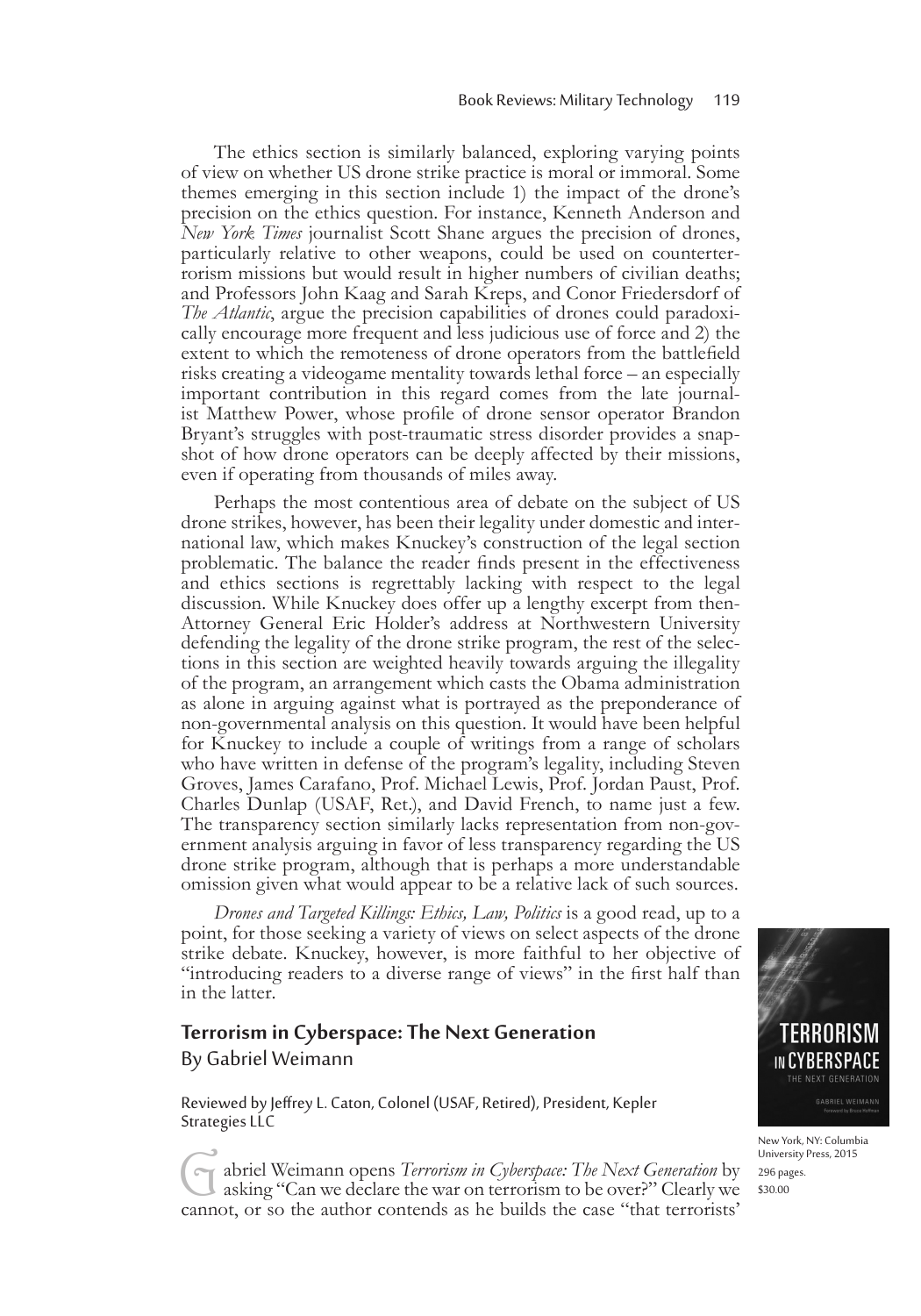presence and the use of cyberspace is today more sophisticated, richer, and broader than a decade ago." While Weimann offers credible articles, reports, and case studies to illustrate his assertions, he does so through the lens of the same 9/11 goggles with which he opened his 2006 work, *Terror on the Internet: The New Arena, the New Challenges*. As is the case with many sequels, his new book repeats a significant amount of the content from its predecessor. Ironically, it fails to capture the wealth of data concerning changes in terrorist groups, cyberspace capabilities, and societal habits that have emerged in the intervening nine years.

*Terrorism in Cyberspace* narrows the scope of the diverse world of terrorism and ignores many of the operations addressed in the first book, such as those by groups like the Japanese Aum Shinrikyo and the Revolutionary Armed Forces of Colombia (FARC). The result is an interesting recitation of vignettes of Islamic extremists' use of the Internet that, unfortunately, is lacking in broader critical analysis of all current forms of terrorism in cyberspace, let alone future ones. In short, this book is a disappointment; it does not deliver the material implicitly promised by the title, and it does not deliver on its own explicit criteria.

Weimann states that the book is written to address three research questions: What are the new faces of online terrorism? What can be expected in the near future? How can we counter these trends? These questions receive uneven treatment covered in 11 chapters separated into three parts that surprisingly do not parallel these questions.

Part I, "Terrorism Enters Cyberspace," is largely a repeat of the first four chapters of *Terror on the Internet* updated with new examples. It is here that Weimann fails to provide the fundamental context necessary for readers to comprehend the topic's scope. Specifically, some of the most basic definitions and metrics on terrorist incidents—such as the actual growth (or decline); the criteria that links them to cyberspace; and the criteria that links them to terrorists—are not addressed. The only historical data presented are two graphs showing the number of academic publications and the number of articles (*Washington Post* and *New York Times*) written on Internet terrorism from 1996 to 2013. Sadly, the reader is left wondering if cyberspace-related terrorist acts number in the tens, hundreds, or thousands. If the reader happens to be a senior leader entrusted with decision making for resources and priorities, these are vital statistics.

Part II, "Emerging Trends," provides interesting insights with regard to cyberspace-related means and methods—such as "narrowcasting," social media, and "online fatwas"—used by terrorist groups to identify and groom recruits. Among these are the "lone wolf terrorists" that Weimann claims to be "the fastest growing form of terrorism." But again, the reader must accept this assertion on faith; no evidence in terms of number of lone wolf attacks and their severity is included. Also, the discourse makes simplistic cause-and-effect connections between such attacks and any alleged cyberspace means. In this, Weimann fails to distinguish the ills attributed to changes in terrorist tools and activities on the web from similar extreme behavior that society writ large wrestles with on the Internet, such as addictions to online pornography or gambling.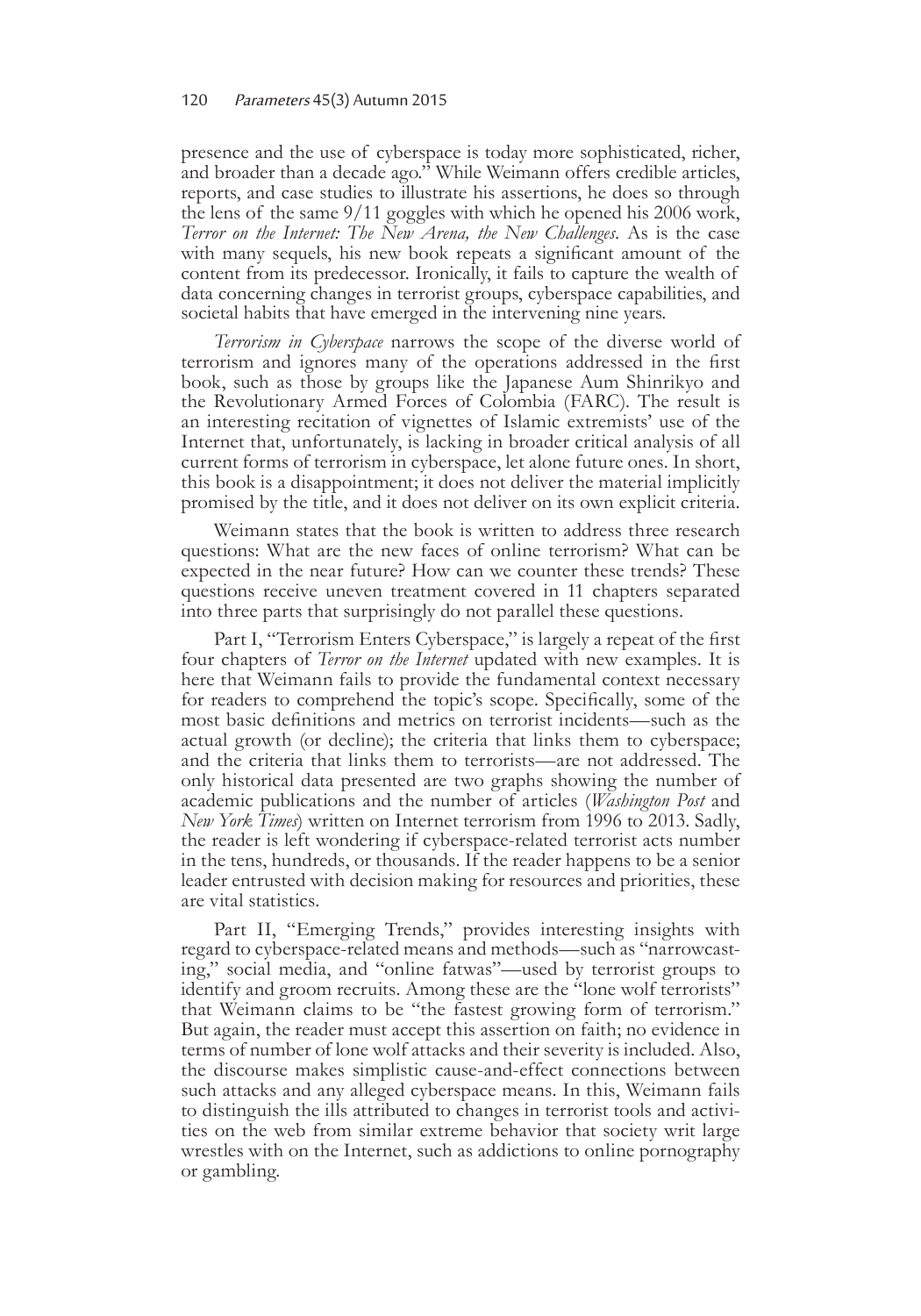Included in Part III, "Future Threats and Challenges," is the discus- sion of countermeasures and counter narratives. While Weimann does introduce the concepts of the "noise" and MUD (monitoring, using, disrupting) models as well as potential roles of public-private partners, the material is broadly descriptive with few practical details. *Terrorism in Cyberspace* ends abruptly with a single paragraph in the last chapter. There the author wraps up the journey of both books with "we live in a dangerous world threatened by terrorism, and intelligence agencies should do their utmost to protect us against terrorist plots." While it's hard to argue with this conclusion, readers probably expect more at the end of almost 600 collective pages.

Perhaps this book could serve well as a primer or narrative anno-<br>tated bibliography for an undergraduate class interested in the narrow topic of Islamic-related extremist groups' use of various instruments in cyberspace. Weimann conducted his research with the backing of the Woodrow Wilson International Center for Scholars, an organiza- tion that aims to inform national leadership in a nonpartisan forum. No doubt his 14-year long research efforts have considerable merit toward this goal. However, with its paucity of context and rigor, *Terrorism in Cyberspace* is not adequate to inform actionable ideas on threats for the full diversity of terrorism in the dynamic environment of cyberspace.

#### **Governing Military Technologies in the 21st Century**

By Richard Michael O'Meara

Reviewed by Dr. José de Arimatéia da Cruz. Visiting Research Professor at the US Army War College and Professor of International Relations and Comparative Politics at Armstrong State University, Savannah, Georgia

onflicts in the twenty-first century will not take place in the jungles of Southeast Asia or some other exotic location around the world. Most conflicts in the twenty-first century will take place in major metropolitan areas. Also, conflicts in the twenty-first century will be heavily dependent on new forms of technologies previously non-existent and those new technologies will have a tremendous impact in the conduct of war in new technological environments. Given the new emerging technologies and how they will impact the conduct of war in the future, we need to rethink national security and how the new technologies will impact the conduct of war. Retired US Army Brigadier General Richard M. O'Meara examines the big five emerging technologies that are shaping and are being shaped by the environments in which they have been employed. O'Meara examines emerging military technologies including nanotech, robotics, cyberwar, human enhancement, and non-lethal weapons. O'Meara also describes the technological uncertainty of the environment in which they are created, and engages the reader in the discussion regarding past attempts to govern technologies and the potential for future governance. As O'Meara points out, governance of military technologies must reflect the legal and ethical concerns of the people the military is sworn to protect; yet it must also recognize the existential need for soldiers to accomplish a myriad of violent and dangerous tasks while at the same time looking out for the welfare of soldiers. (80)



New York, NY: Palgrave Macmillan, 2014 125 pages. \$67.50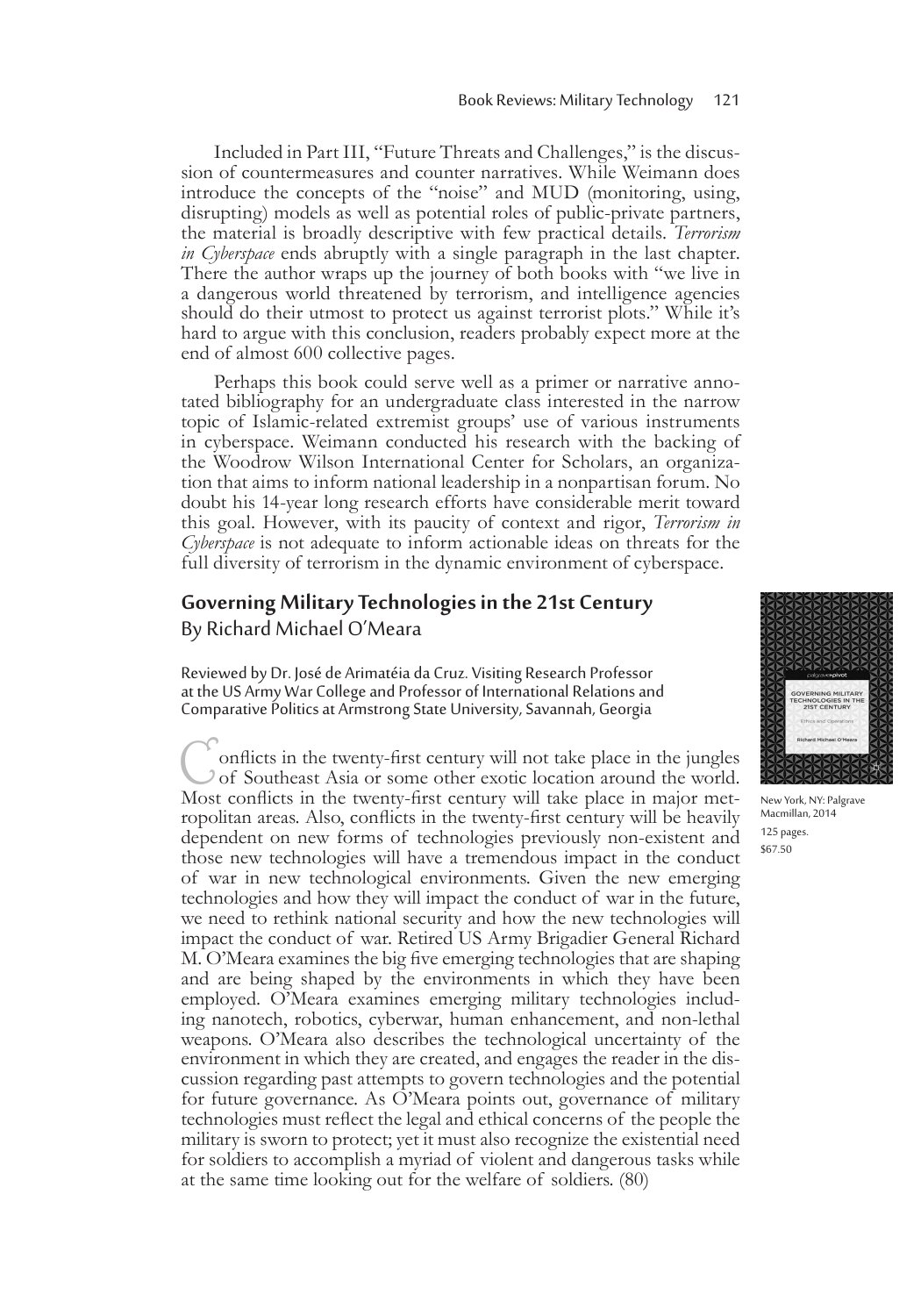#### 122 Parameters 45(3) Autumn 2015

O'Meara's focus in this timely book is not on the particular technol- ogy itself, but rather "the ability of the group to envision and organize its application, conceive of its relationship and use with other technologies, and otherwise maximize its benefits as it competes with other groups." (4) The advancement of new technologies in the war making environ- ment is no longer just limited to the superpowers of the world. With the democratization of technology even rogue nations will have the ability to acquire those newly developed technologies as part of its arsenal of war making. O'Meara argues, "technology is available democratically, it is innovation in a space of technological uncertainty and its power to change the way humans operate on all levels is staggering." (99) Another characteristic of democratization of technology is the fact that it "will continue to be pervasive, and their use has considerable impact on the ways humankind operates." (6)

Given the fact that the theoretical "genie has come out of the bottle" in regards to technology in the twenty-first century, the ques- tion becomes who gets to decide what to design, when to design it, and how to use particular technology in future conflicts? The debate regarding the development, implementation, and regulation of new technologies has been polarizing between two competing schools of thought. The libertarian school argues that, "society should not and cannot put constraints on the development of new technology." (81) The other school of thought is composed of a "heterogeneous group with moral concerns about biotechnology, consisting of those who have religious convictions, environmentalists with a belief in the sanctity of nature, opponents of new technology, and people on the Left who are worried about the possibility of eugenics." (83) While the debates goes on, O'Meara suggests several mechanisms that "may be useful should one wish to seek international regulation of the various specific issues with each technology brings to the table." (84) For example, international treaties; prohibitions and limitations on the acquisition of certain weapons; prohibitions and limitations on research and development; prohibitions and limitations on testing; prohibitions and limitations on deployment; prohibitions and limitations on transfer/proliferation; and finally, prohibitions and limitations on use.

The military of the twenty-first century will not be the military of the twentieth century. These radical changes are the results of recent developments in technology that will forever have a tremendous impact on the conduct of conflicts in the twenty-first century. Students at the US Army War College will do themselves a favor by reading US Army Brigadier General O'Meara timely book on the governing military tech- nologies in the twentieth century. As General O'Meara concludes, "this book argues that failure to act will not stop the use of these technologies. Rather, military technologies will continue to emerge with or without restraint, their unanticipated consequences are a matter of record. The genie is out of the bottle and [its] supervision is possible but not inevitable." (102-103)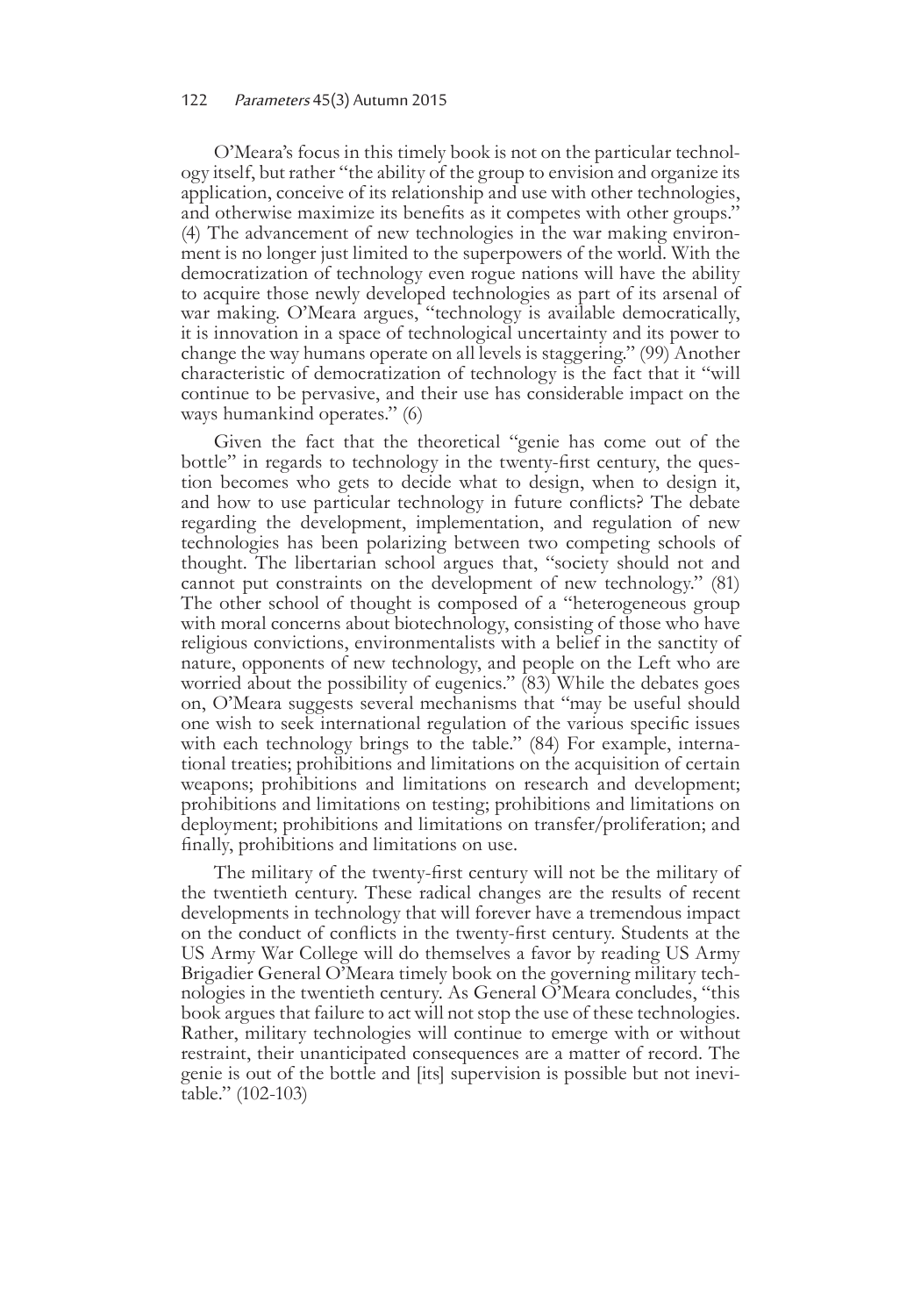#### Civil-Military Relations

## **Congress and Civil-Military Relations**  Edited by Colton C. Campbell and David R. Auerswald

Reviewed by Charles D. Allen, Colonel (USA, Ret), Professor of Leadership and Cultural Studies, US Army War College

rust is a recurring theme within the United States military's recent study of the profession of arms. Within the profession, it is the trust among its members: officers and enlisted as well as the senior and junior members of the armed services. More important is the trust between the profession and the society it serves. Such trust is enabled through the civil-military relations of elected officials and uniformed members of the US Armed Services. In our nation, two civilian bodies are consti- tutionally obligated to control the military—the Office of the President and the US Congress. While civilian supremacy is most demonstrated by the direction and orders of the Commander in Chief, equally vital roles of regulation and oversight are provided by the Congress. Hence the necessity to explore and understand this aspect of civil-military relations. National War College professors Colton Campbell and David Auerswald have compiled such a primer for national security professionals.

Campbell and Auerswald, editors of *Congress and Civil-Military Relations*, have gathered a diverse group of scholars, political scientists, and practitioners from academia, professional military education, and those who have served in US government. Within their areas of expertise and experience, each author addresses a unique element of the many facets of civil-military relations by offering a short history, establishing context with current concerns, and then providing implications for the future of defense policy making. Their contributions result in an edited work that is neither comprehensive nor exhaustive, but gives readers an appreciation of the appreciation of the enduring nature of civil military relations as well as its shifting character through the use of well-chosen cases.

In their Chapter 1 introduction, the editors assert the congressional role is underappreciated and show how Congress shapes the culture and behavior of the US military by using four main tools. The tools are: "selection of military officers, determining how much authority is delegated to the military, oversight of the military, and establishing incentives (positive and negative) for appropriate military behavior." (2) Accordingly, the first part of the book consists of chapters that illustrate the evolution and application of each tool. Chapter 2 reviews processes for the appointment, selection, and promotion of officers; this is especially interesting given by October 2016 each of seven four-star members of the Joint Chiefs of Staff nominated by President Obama will require confirmation by the Congress before assuming the most senior positions within the US military.

Chapter 3, "A Safety Valve" is informative and very effective in recounting the leadership of then Senator Harry Truman and the actions of the Special Committee to Investigate the National Defense Program in the prelude to and onset of World War II. Concerns about the lack



Washington, DC: Georgetown University Press, 2015 240 pages \$29.95 (paperback)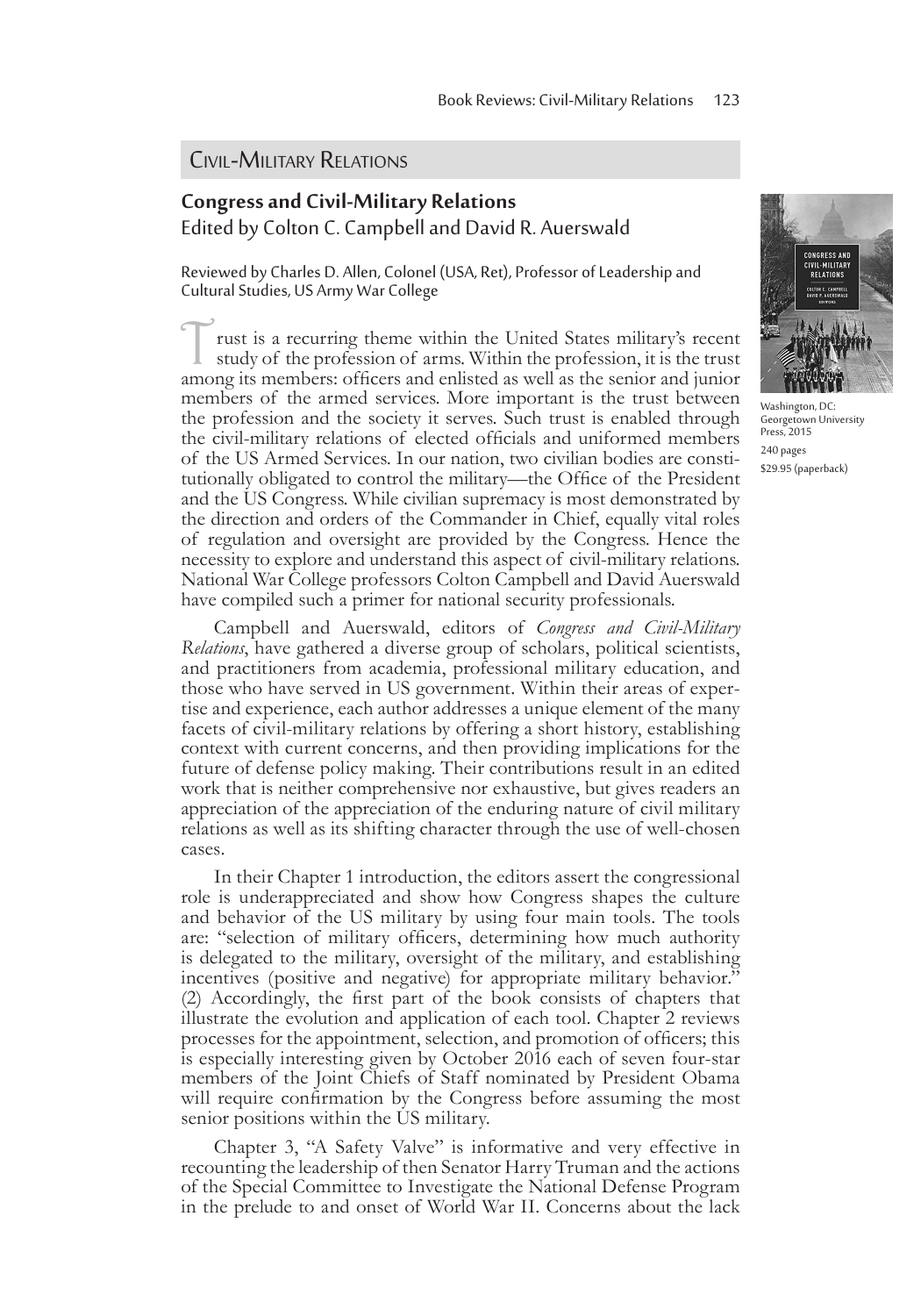of military preparedness as well as "revelations of graft, greed, and cor- ruption among defense contractors" provide an historical analogy to consider as the US seeks to discern its lessons learned during the War on Terror in this twenty-first century. (38) For World War II, as with most wars, the call for expediency in the name of military necessity quickly became suspect with accounts of poor planning and misman- agement leading to ineffectiveness and inefficiency in providing military capability and sustained capacity for national security. Decades later the Truman committee became the exemplar for a series of post-Vietnam War ad hoc congressional defense commissions detailed in Chapter 4. The chapter author contends in addition to the goal to conduct oversight of the Department of Defense, congressional commissions are created to advance an agenda or policy reform, to avoid blame, or to delay action—"kicking the can down the road"—on particularly controversial matters. (53) Such is the case in Chapters 5 and 6 as congressional members respectively embrace the reserve component for its state support versus federal role or the TRICARE-FOR-LIFE entitlements for veterans among their constituents.

While the six chapters of Part I provides historical context of the use of tools by Congress, Part II offers a more interesting examination of the debates within the two Houses of the legislative branch and, in turn, with the executive branch on the use of military force to support US foreign policy. Readers will be familiar with the discourse in Chapter 7 on lack of the consensus within the US government or its political parties on the national policy agenda. This discord has been attributed to increased polarization rather than parochialism. From Chapter 8, debates beginning with defense roles and missions affect force structure in the active component-reserve component mix of the US military. Subsequently, Congress becomes part of the political mechanism to exploit technologies that may generate new capabilities and mitigate emergent threats in the twenty-first century (see Chapter 9 cases on Cyber and Unmanned Aerial Vehicles/Drones). Chapters 10 and 11 examine the role of Congress facing the challenges of consistency in the demonstration of US national values as provided in the cases of closure of Guantanamo detention facility and the support of human rights in Latin America.

Some observers may naively bash Congress for its deference to the executive branch out of tradition or necessity, its ambivalence to issues not directly affecting local constituency or party agenda, or its abdica- tion in areas deemed too messy or politically untenable. Former Speaker of the House Tip O'Neill often said, "All politics is local" referring to congressional members acting in short and long-term interests of their voters, which may be seemingly contrary to ambiguous national interests.

The challenge for an edited volume such as *Congress and Civil-Military Relations* is to determine how much material to include and what to leave out. A deeper discussion of the Budget Control Act of 2011 and the potential impact of its associated sequestration measures deserved more consideration since it stills looms over defense policy with implications for military readiness and force structure. Acknowledgement of the view of Congress by those in uniform as a practical and important aspect of civil-military relations is also missing from the text.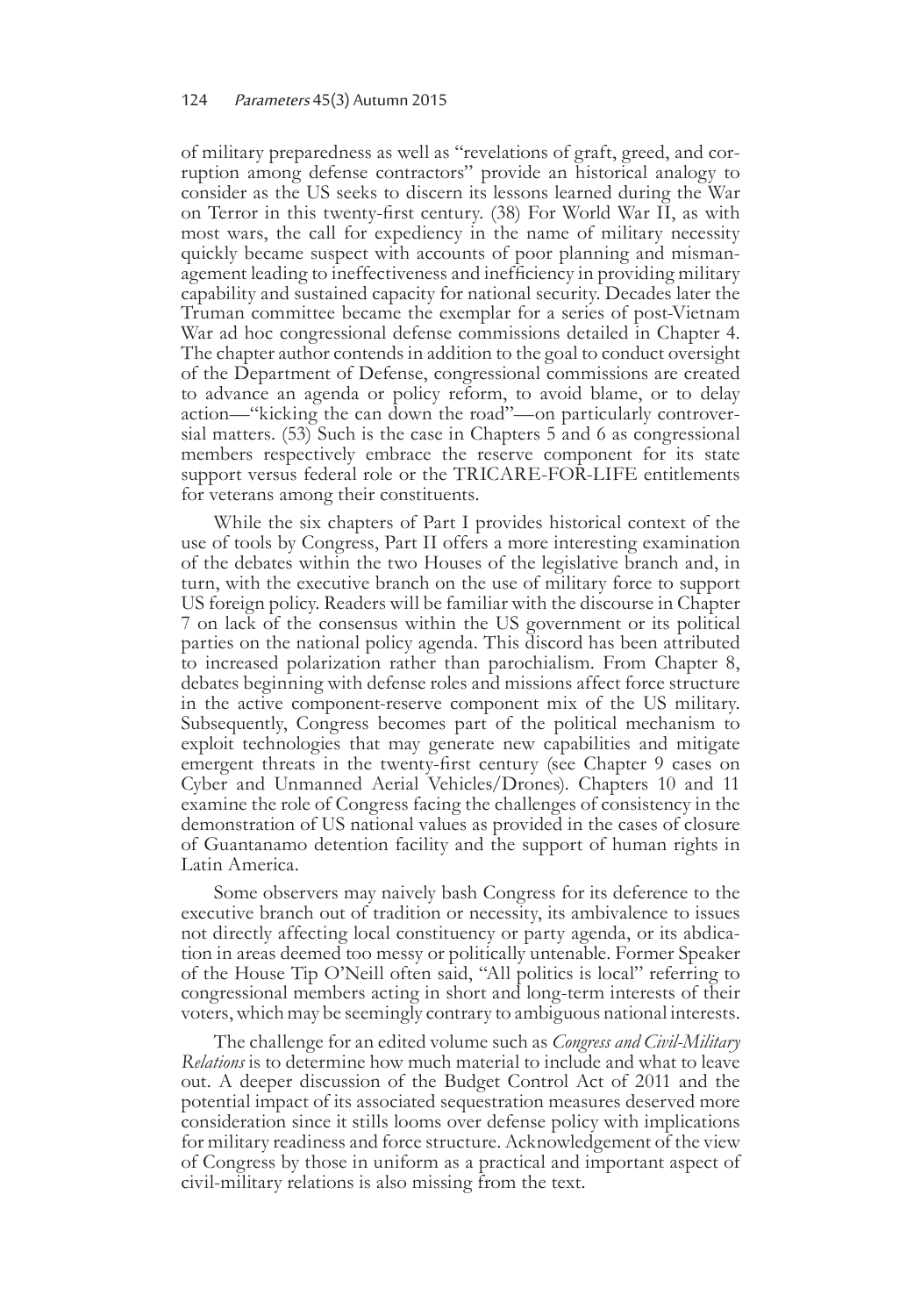Accordingly, Campbell and Auerswald author the conclud-<br>ing chapter, which derives three policy issues from the contributors: ongoing congressional debate on future of the defense budget following the major operations of the War on Terror; congressional intent and ability to shape social and international agendas through US defense policy, and the growing civil-military divide between an increasing polarized Congress and a confident, professionalized military. The editors have produced a useful book for those seeking to understand the often overlooked, but critical aspect of US civil-military relations. As a primer, their work can start the conversation and spark deeper inquiry and discourse among national security professionals.

## **The Politics of Civil-Military Cooperation: Canada in Bosnia, Kosovo, and Afghanistan**

By Christopher Ankersen

Reviewed by Dr. José de Arimatéia da Cruz. Visiting Research Professor at the US Army War College and Professor of International Relations and Comparative Politics at Armstrong State University, Savannah, Georgia

Civil-military cooperation is a hallmark of contemporary military operations in the twenty-first century. Yet, as Christopher Ankersen articulates in his book *The Politics of Civil-Military Cooperation,* little has been written about this important concept/idea from a theoretical perspective. Ankersen's book concentrates on civil-military cooperation from the military's point of view. According to the author, this focus is warranted for several reasons. First, while civil-military cooperation is the product of a Trinitarian relationship within a given society, it is largely carried out by only one of those actors—the military. Second, there are some indications that this may be beginning to change, but in the time period under examination (1999-2007), "civil military cooperation" is a military practice. Ankersen's operational definition of civil-military cooperation is a long one but worth quoting verbatim:

All measures undertaken between commanders and national authorities, civil, military, and para-military, which concern the relationship between (military forces), the national governments and civil populations in an area where…military forces are deployed or plan to be deployed, supported, or employed. Such measures would also include cooperation and co-ordination of activities between commanders and non-governmental or international agencies, organizations and authorities.

While Ankersen's operational definition of civil-military cooperation is useful, there are problems with it. First, the term is a value-laden one, in that it assumes a degree of cooperation or partnership that is by no means universally present. (3) Second, the term connotes collaboration or coordination of, not necessarily direct involvement in, a range of activities.

Ankersen's *The Politics of Civil-Military Cooperation* most important contribution to the civil-military cooperation debate is his Clausewitzian framework. By examining Canada's civil-military cooperation efforts in Kosovo, Bosnia, and Afghanistan through the lens of Clausewitz's



New York, NY: Palgrave Macmillan, 2014 248 pages. \$100.00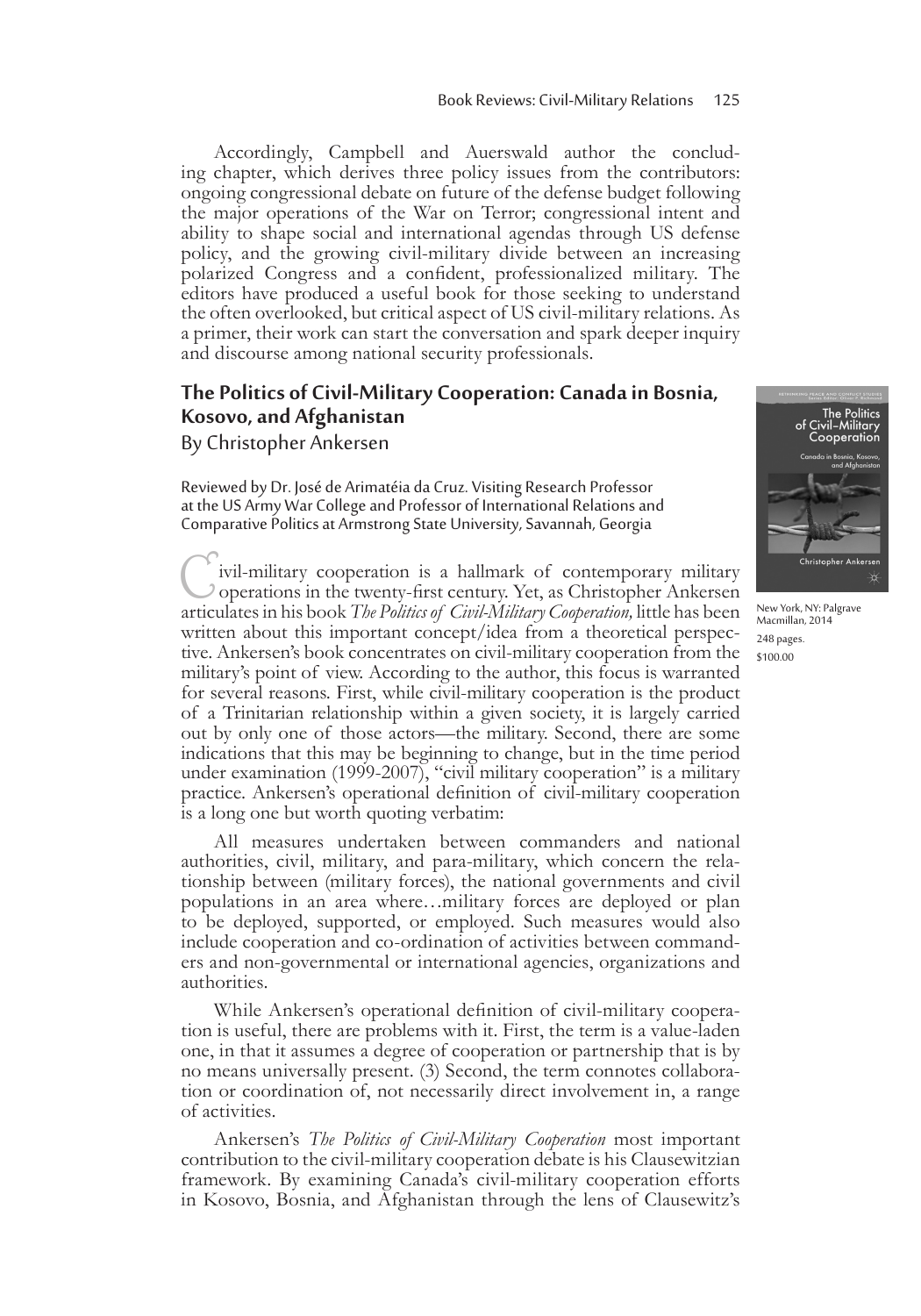"Remarkable Trinity," Ankersen shows that military action is the product of influences from the government, the Armed Forces, and the people at home. As Clausewitz pointed out in his seminal work *On War,*  "a theory that ignores any of them would conflict with reality to such an extent that for this reason alone it would be totally useless." Ankersen also argues that, "Clausewtiz tells us that war (and by extension, all mili- tary operations) is not purely a military activity. Rather, it is the result of inputs from all aspects of a state. The people contribute passion; the government provided direction; and the military applies its skill within the realm of chance to affect a result." (69)

In chapter 5 (The People); chapter 6 (The Government); and chapter 7 (the Military), Ankersen examines each of the three elements of the Clausewitzian holy trinity. While the Clausewitzian holy trinity concept has been widely used as a fundamental tool for the study of war, Ankersen utilizes it to study civil-military cooperation within the context of the Canadian military involvements in Kosovo, Bosnia, and Afghanistan. In chapter 5 (The People), Ankersen argues that the Canadian people, while perhaps not projecting "hatred and enmity," certainly provides the government and the military with a degree of passion to be har- nessed. (71) In chapter 6 (The Government), the second prong of the Clausewitzian holy trinity, Ankersen shows that in the context of the Canadian government, Canadian policy guidance can be seen, above all, to maintain political legitimacy in the particular Canadian setting. (86) That is, the government's role in the Clausewitzian framework is a crucial element. As Ankersen argues, "they [the Government] have harnessed the emotion of the people, turning it from raw, inchoate desire, into a refined and structured direction that the military can then execute." (99-100) Ankersen, in chapter 7 (the Military), argues that "the thinking about civil-military cooperation in Canada was not very sophisticated." (115) This lack of sophistication is partially due to the "institutional military in Canada ha[ving] a love-hate relationship with civil-military cooperation." (103) Yet, as part of the Clausewitzian holy trinity, the military "exists first and foremost: to protect vital national interests; to contribute to international peace and security; and to promote national unity and well-being." (111)

Ankersen's *The Politics of Civil-Military Cooperation* is a single country study rather than a comparative study. While the focus on a single country (Canada) may seem like a weakness of Ankersen's study, the author makes a compelling case that by concentrating on a single country, "the dynamics behind civil-military cooperation can be understood as richly as possible." (11) Ankersen has chosen a single country for two main reasons. First, Canada is a country of particular relevance in terms of military participation in international security operations. Second, Canada is a representative of other middle and small powers, in a way that major and Great Powers, are not. Ankersen draws on a variety of interviews with politicians and members of the Canadian military to provide an in-depth examination that civil-military cooperation is not just about soldiers following orders but also about negotiations, vested interests, and contested group identities.

As the military is called upon to different parts of the world not only to fight but also to act as "social workers," Ankersen's *The Politics of Civil-Military Cooperation* should be read by all US Army College students.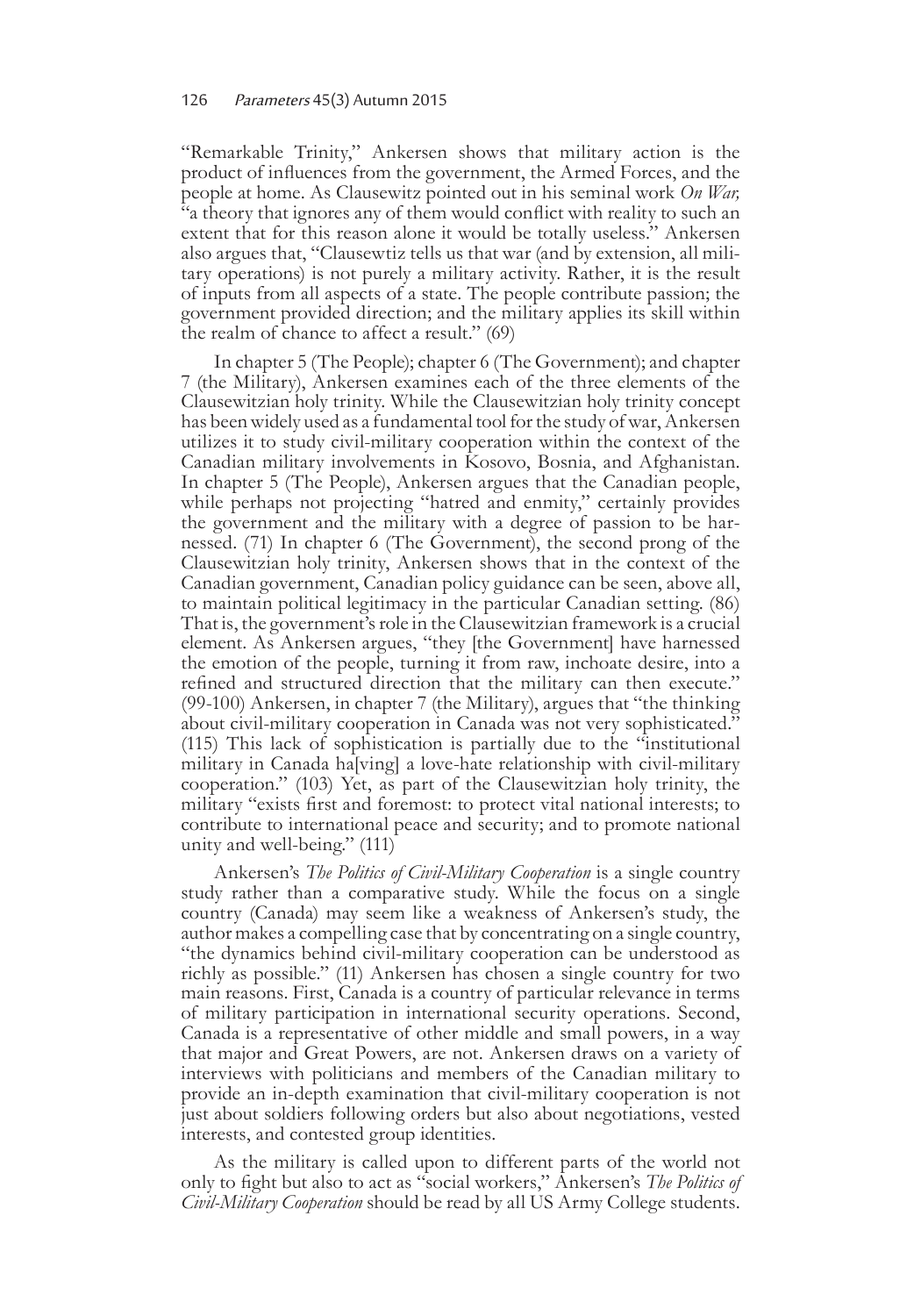#### **THE MIDDLE EAST AND AFRICA**

# **Occupying Syria Under the French Mandate: Insurgency, Space and State Formation**

By Daniel Neep

Reviewed by W. Andrew Terrill, PhD, Research Professor, Strategic Studies Institute, US Army War College

Daniel Neep's study of the French occupation of Syria during the post-World War I mandate era is an interesting consideration of the ideology, justification, and vocabulary of colonialism as well as an analysis of colonial warfare. After the defeat of the Ottoman Empire in World War I, the French sought to dominate the Levant through the League of Nations mandate system to safeguard their perceived economic, strategic, and even religious interests (involving the protection of Christian communities) in the region. The French government also viewed their efforts in Syria as a "civilizing mission," which was not to be disrupted by anything as trivial as the wishes of the indigenous population. In this spirit, the 23-year French mandate involved more than simply the military imposition of nominal French rule. Rather, it entailed efforts to transform completely the social, political, and economic systems of Syrian society in ways designed to Westernize the population and guarantee the future of French influence. In keeping with this outlook, Syrian armed opposition to French rule was viewed as either irrational reactionary resistance to modernization or mere banditry masquerading as a national movement.

French authorities viewed the Levant as a "mosaic society" with largely closed ethno-sectarian communities characterized by mutual mistrust and internecine warfare. This "mosaic" was composed of such groups as the Circassians, Druze, Alawites, Kurds, Shi'ite Arabs, Christians, and Sunni Arabs made up the Syrian population. The French based their strategies for Syria on the mosaic framework and were not interested in alternative policies possibly uniting the Syrian population into a single national identity, which they saw as threatening to their interests. Colonial ethnological visions of Syria's mosaic society were consequently translated into institutional reality with separate policies developed for different groups. Additionally, the French also undertook detailed sociological studies to understand the nature of the indigenous societies and cleavages within them. In describing this process, Neep calls the science of ethnography a modern weapon of colonial warfare within a divide and rule policy.

In considering the French attitude toward force, Neep draws a distinction between "discipline," which seeks complete military control over an administered territory, and "security," a cheaper and more preferred method which involves measures ensuring the effective management of the territory without direct control or military oversight. By the time of the mandate, France had a great deal of experience as an imperial state and French theories about colonial administration were well developed. Despite this experience, French military efforts had to undergo considerable adaptation to address recurring difficulties which



New York, NY: Cambridge University Press, 2014 230 pages \$28.99 (paper)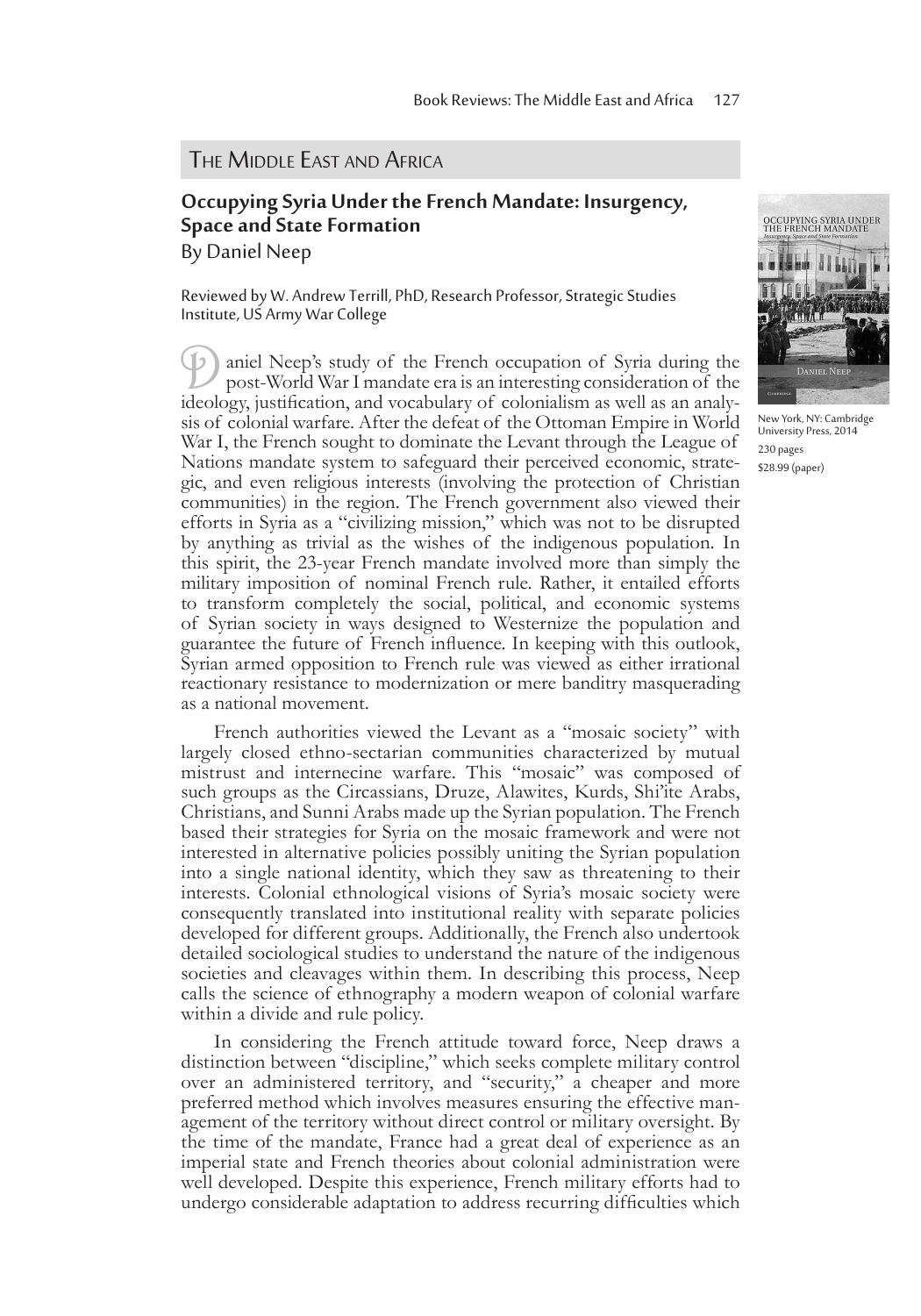often forced them to use "discipline" rather than "security" to control territory. Heavy French columns were continuously outmaneuvered by light insurgent units, which often employed hit-and run tactics. In response, the French transitioned from their heavy supply-laden columns to more agile formations, which also had less firepower. They also used their own irregular troops drawn from friendly elements of the Syrian and Lebanese populations. Roadbuilding (with conscripted local labor) became central to French ability to enable their units to respond quickly to unrest. Additionally, in the unforgiving calculus of colonialism, village populations fell into one of three sweeping categories: friendly (often Christian), suspect, or enemy. Villages in the last two categories were in particular danger of being razed in times of confrontation between rebels and colonial authorities. During Syria's Great Revolt of 1925, Neep describes the French burning of such villages as routine.

Syrian accounts of the French occupation unsurprisingly did not accept the concept of a civilizing mission. Rather, they identified the mandatory power as an alien presence serving as a continuation of Ottoman despotism, which had to be fought. In resisting French authority, the rebels faced a number of difficulties beyond the disparity in military capabilities. These types of difficulties included problems in coordinating military actions in a way that could place maximum pressure on the occupation force. Rebel recruits often joined guerrilla bands from their local area in units often coming from the same social and sectarian background. It is extremely difficult to wage a meaning- ful anti-colonial struggle if different bands are fighting different wars without any substantial coordination. Some rebel groups also fit the French stereotype for them and were primarily interested in seeking plunder. The rebel movement suffered from the lack of an effective plan to suppress such activities.

The Syrian rebels had some advantages as well. A large number of prominent fighters and rebel leaders had been trained as officers by the Ottomans, and gained exposure to European military innovations at Ottoman academies. Some former Ottoman officers who were Syrian also served in the army of King Faysal during World War I and thereby gained valuable combat and leadership experience fighting against the Turks. German and Turkish rifles and other weapons left from World War I were also available to many Syrian fighters. The Bedouin alone had about 18,000 fighters armed with such weapons. Moreover, some common purposes developed between different groups even while serious military coordination remained elusive. These Syria fighters never defeated the French, although Paris had considerable difficulty re-establishing authority following World War II. After more than 400 people were killed in a 1945 French bombing of Damascus, the international and domestic outcry against these actions was so severe that continuing French dominance over Syria became untenable. French troops were replaced by British soldiers on the streets in Damascus as a transitionary measure, and Syria became independent in August 1946.

Neep's work is interesting and valuable, but some caution is also appropriate. The work appears to draw heavily from his doctoral dissertation. As such, it is meticulously researched, but also makes extensive use of the ponderous and tiresome jargon of historical sociology. The work also mentions how French policies for Syria contributed to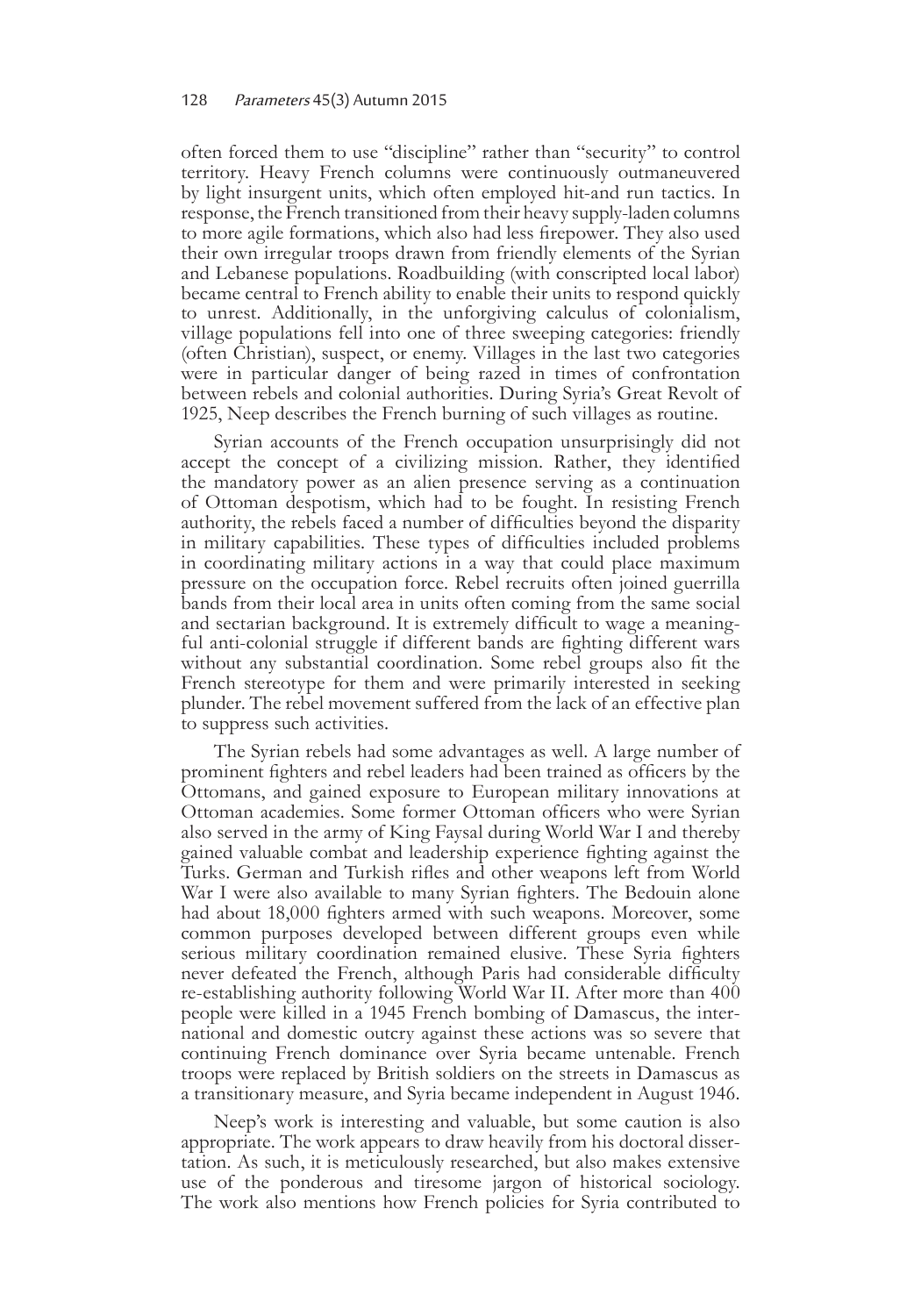contemporary problems, although considering these links was not the main focus of the book and were not fully developed. It is hardly the author's fault for choosing his own topic when the topic is an important one, but many contemporary readers may at least be moderately con- cerned about current Syrian problems. Subsequently, for an especially comprehensive understanding of the link between French mandate policies and the contemporary Syrian civil war, Neep's book can be amiably supplemented with Nikolaos Van Dam's often reprinted classic *The Struggle for Power in Syria*.

# **Gulf Security and the US Military: Regime Survival and the Politics of Basing**

By Geoffrey F. Gresh

Reviewed by Russ Burgos, Associate Professor, Joint Special Operations Master of Arts program, National Defense University, Fort Bragg, North Carolina

In *Gulf Security and the US Military*, Geoffrey F. Gresh makes an important contribution to studies of American overseas military basing policy n *Gulf Security and the US Military*, Geoffrey F. Gresh makes an imporand US security assistance; he also adds to an increasingly rich literature on the strategic significance of the Persian Gulf to America's global security. Based on extensive archival research and an excellent command of the secondary literature, Gresh argues, convincingly, that when analyzing American basing policy in the Gulf region, one must bear in mind basing decisions are *bilateral* – host nations' decisions to extend or withdraw basing rights are largely a function of politics, domestic and foreign. It is not the case (as one so often hears in popular discourses and mass media) that the USA simply "puts" its military bases here and there, as if host nations were blank canvasses against which American strategists fling olive drab paint. Just as importantly, Gresh does not overstate the importance of oil in US strategic calculations; inasmuch as all great powers have had an interest in secure (or deniable) sources of Mideast oil, oil is a constant, rather than a variable, and therefore does little to explain how the United States and its partners reach basing decisions.

This book calls our attention to the strategic interaction inherent in all overseas military basing decisions and shows how the internal politics of Gulf states – which, as rentier states, often confront quite delicate tradeoffs in their dealings with civil society – play vital roles in determining the circumstances under which American military forces will be hosted. The book starts by situating the question of overseas basing policy within the framework of power politics, pointing out "military presence has been essential for…power projection," especially given changes in military technology. (5)

Using case-study methods pioneered by the late scholar Alexander L. George, Gresh analyzes the history of US basing policy in three Gulf nations – Bahrain, Oman, and Saudi Arabia – and concludes with a re-assessment of US-Saudi basing politics post-1991. Of the three, the Saudi case study is the best developed, no doubt because the US-Saudi relationship historically has been of greater significance to American strategic calculations than those with Bahrain and Oman. Because each of the three partner nations is a rentier state, the decision over hosting



Stanford, CA: Stanford Security Studies, 2015 268 pages. \$27.95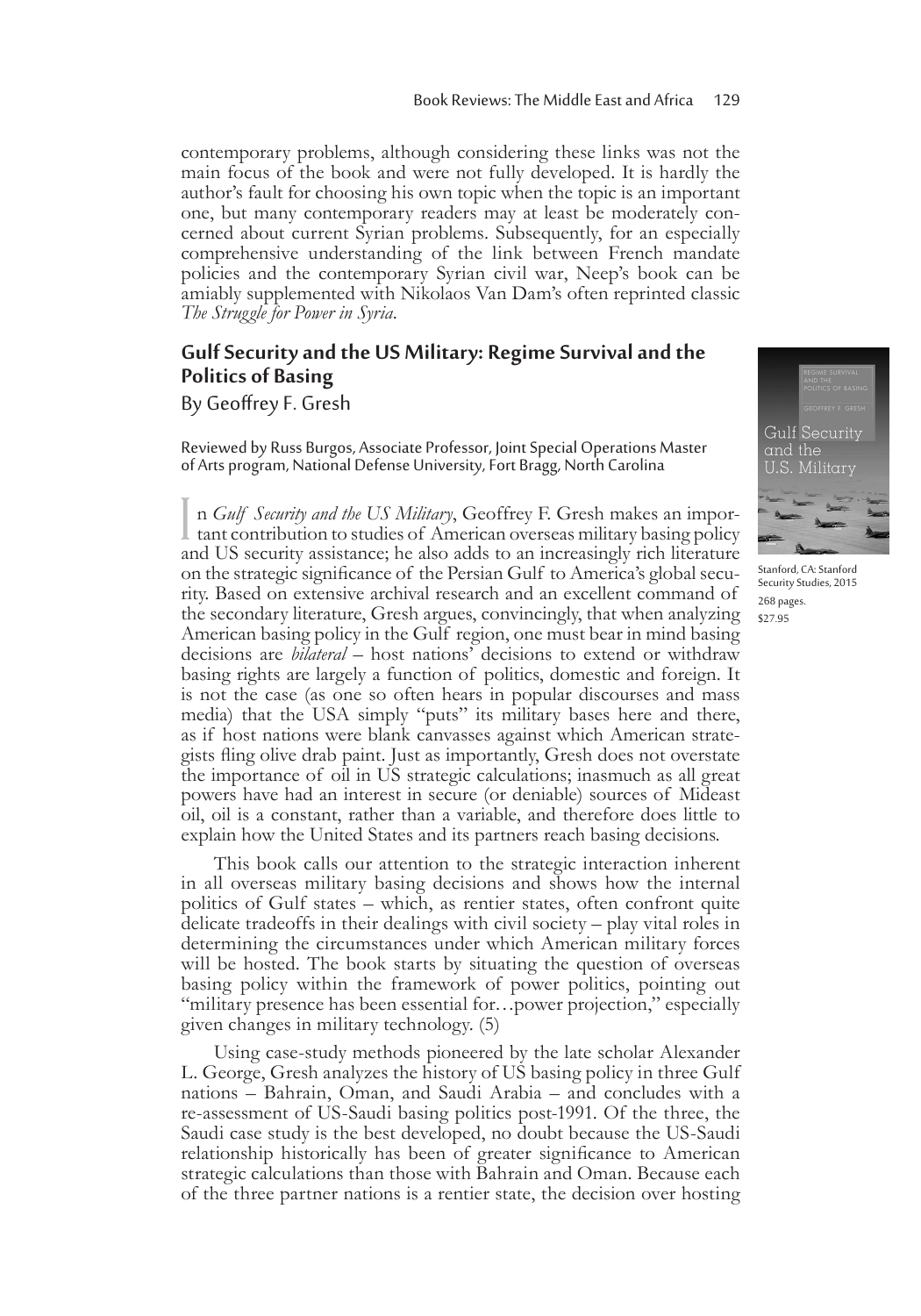American military forces is both political (i.e., domestic politics) and strategic, where ruling elites are confronted with often orthogonal political needs: to maintain the legitimacy of their rule and satisfy key domestic constituencies on the one hand and to balance external threats to their nation-states (in the case of the three case study partners, most often Iran and Iraq) on the other. Further complicating the task of sus- taining internal regime legitimacy and balancing external regime threats is the unpredictable impact of local and regional reactions to US policy initiatives elsewhere. An American military installation can both ensure and jeopardize the survival of a regime.

Gresh concludes with a valuable "lessons-learned" overview, emphasizing a very important point that should animate future US basing decisions – the growing threat of basing "blowback." As delicate as partner-nation politics can be, they are increasingly problematic for US national security policy. The presence of US forces in Saudi Arabia, he reminds us, was directly implicated in Osama bin Laden's decision to issue fatwas declaring global jihad against the United States and was, therefore, a proximate cause of the 9/11 terror attacks and, consequently, of the now many years of warfare that have followed. Where once a coaling station or airbase was the solution to some strategic problem, the politics of overseas basing are creating their own set of strategic challenges. Geoffrey Gresh's fine book is an excellent start to what is certain to be an important and long-running national security debate.

## **Peacekeeping in South Sudan: One Year of Lessons from Under the Blue Beret**

By Robert B. Munson

Reviewed by Dr. Kersti Larsdotter, Assistant Professor at the Swedish Defence University

The UN has been deployed since 2005 in what today is South Sudan.<br>After a six-year peace process, South Sudan became independent in July 2011, and the previous UN mission was converted into the UN Mission in South Sudan, UNMISS. The author, Robert B. Munson, was deployed as the Chief of Planning (J5) to the mission for one year in 2011 and 2012. He also has a solid academic background.

*Peacekeeping in South Sudan* is, however, not primarily about the UN mission in South Sudan. Instead, it provides a personal account of daily life as an American military staff officer on a UN mission. Particularly, it sheds light on two different, but interlinked, issues. First, it contributes to our understanding of how differences in culture, language and iden- tity influence work in a multinational and multidimensional mission. This issue has been extensively dealt with elsewhere, and the book offers few new insights. It does, however, provide a personal, well written, and entertaining account of it. Second, and more novel, the book sheds much needed light on how previous experiences and academic education influence an individual's understanding of the task at hand, and what impact it has on the effectiveness of one's work.

After introducing the reader to the American understanding of UN peacekeeping missions and giving a short background of the conflict

PEACEKEEPING IN SOUTH SUDAN ₩ New York, NY: Palgrave Macmillan, 2015

188 pages \$90.00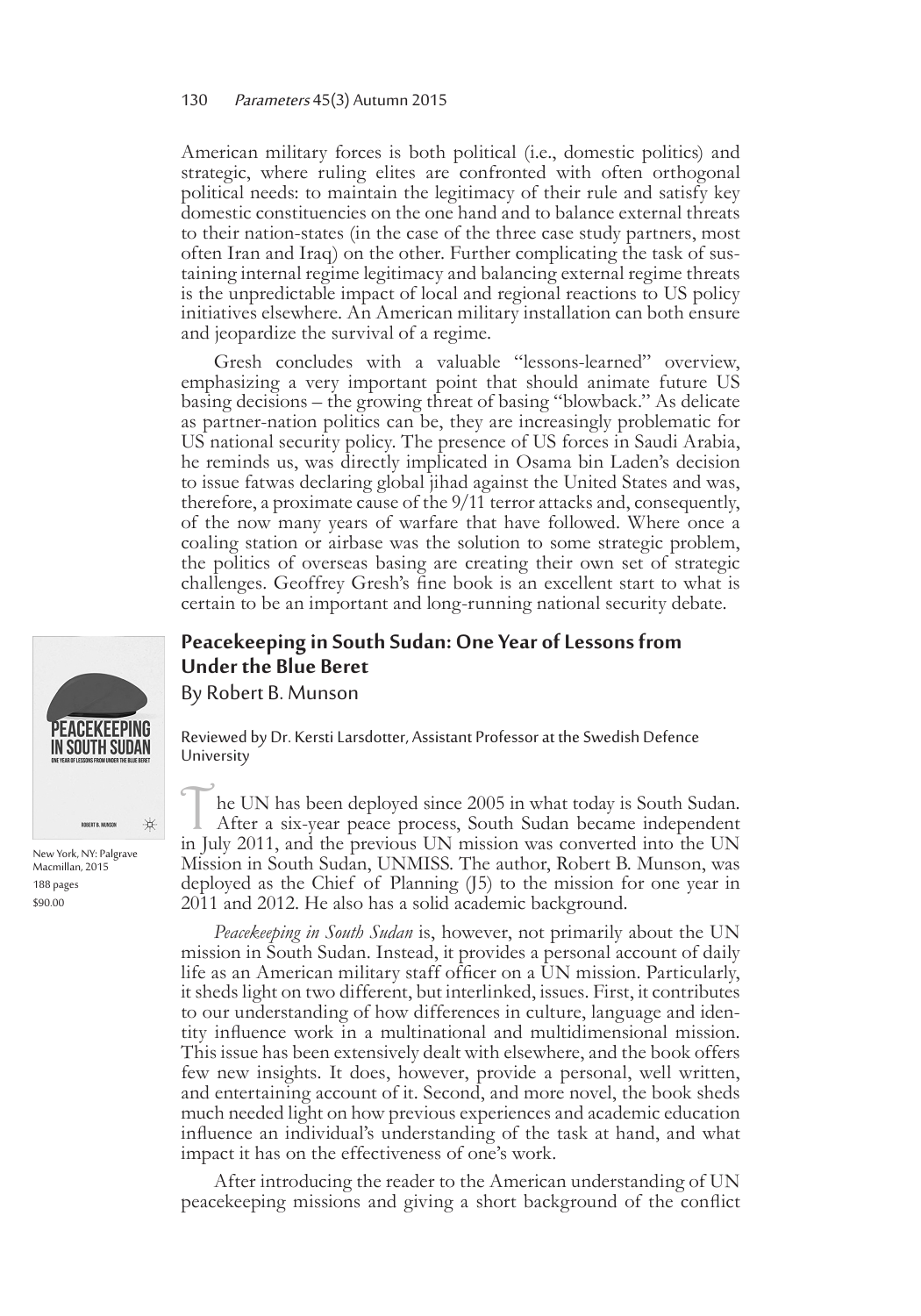and the UN presence in Sudan and South Sudan, the book primarily focuses on how the different cultures, identities and languages of the UNMISS staff play out in day-to-day life. Among other things, Munson gives several examples of how maddening by slow the bureaucracy of a UN mission is, and offers the diverse background of the staff and the complexity of the organization as an explanation.

In a nuanced and reflective way, Munson describes how, among other things, the culture of officers occupying key positions influence the general working environment, how language barriers impede a common understanding, and how it all contributes to the lack of long term planning, a common understanding of the mission – in this case the protection of civilians, and even difficulties in solving day-to-day problems. He also delicately addresses the question of how different motives of the individual to join the mission as well as the inherent double loyalties of working for UN – partly to the aim of the UN mission, partly to the home country – contribute to incompatible mind sets and ambi- tions. He concludes that patience is of utmost importance, that different backgrounds and cultures also contributes to a more nuanced way of understanding the task at hand, and that many and long meetings should actually not be discarded since it contributes to a common understand- ing between people.

In addition, Munson provides the reader with an amusing narrative of what it is like to live on a camp, in very close quarters, together with people from highly different cultures and with different habits, and how it is to be a UN officer on the streets of Juba, the city in South Sudan in which the camp is located. Here, the style is less analytical but more entertaining. Before the conclusions, Munson offers a detailed and personal account of how his own religious background helps him to relate to the religious life of the South Sudanese people.

The book leaves the reader with surprisingly little knowledge about the UN mission in South Sudan, and only a few insights in the particularities of the mission. Instead, it offers an intriguing and well written account of Munson's personal experiences of working in a multinational operation, as well as an unique and reflective account of how experi- ences, education and identities plays out in this context. He conclude that his previous education, for example, his knowledge about Africa, acquired during fieldwork in Tanzania during his PhD education, has contributed to a better understanding of current events in South Sudan, that his knowledge about "tribes" have helped him to navigate among the different "tribes" of UNMISS, and that his language skills have facilitated communication between colleagues from different countries.

He also emphasises how his "academic exposure to differing ideas, opinions, and ways of working," in a more general way helped him to be "intellectually flexible and better tackle the tasks and take advantage of the opportunities," thereby making him more effective at work. (142) Munson's ability of critical thinking is clearly shown in his skillfully balanced narrative of his time in UNMISS. The only thing missing is a more explicit analysis throughout the book of how this ability of his played out during his time in the mission.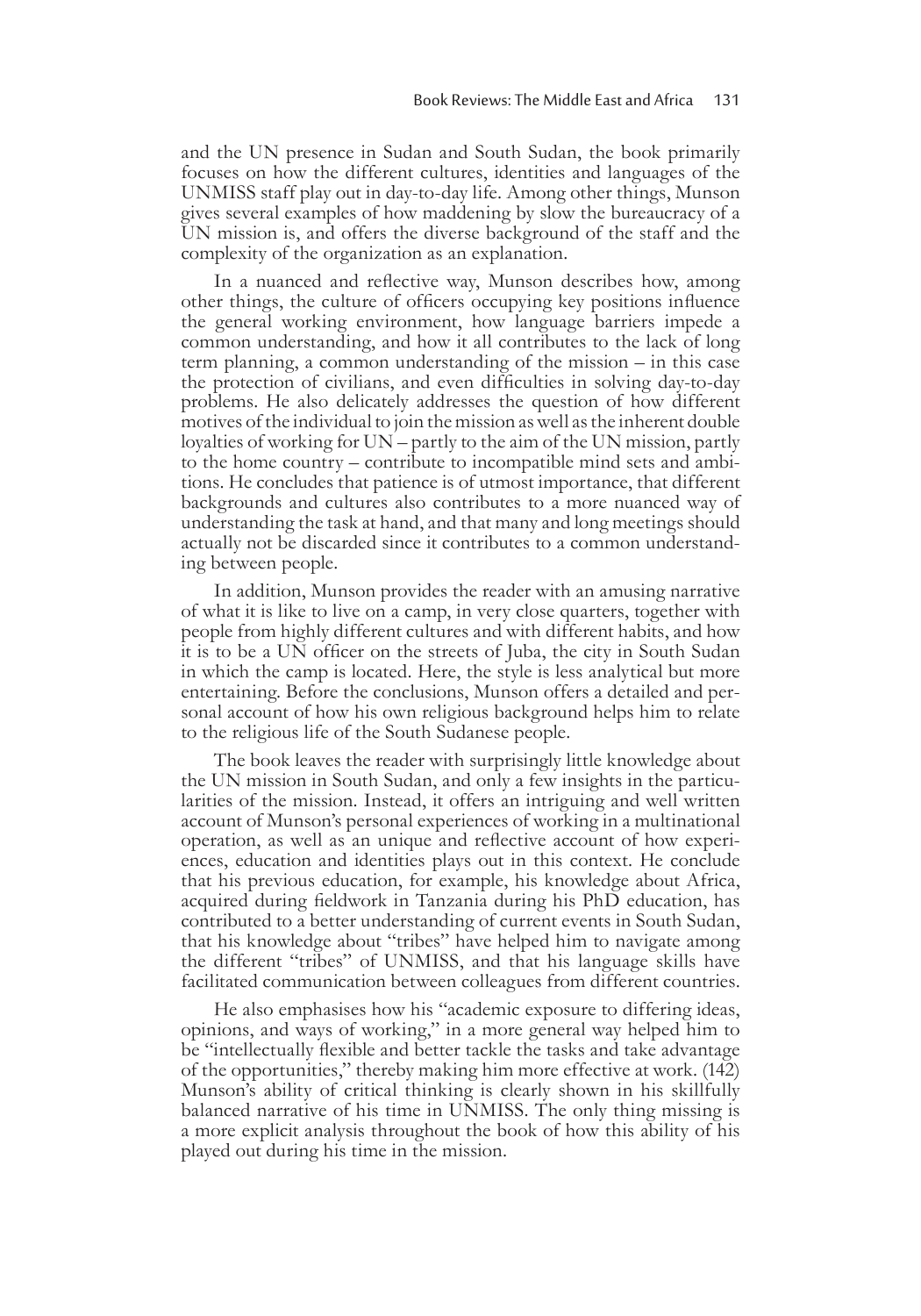#### **MILITARY-HISTORICAL STUDIES**



Havertown, PA: Casemate, 2015 376 pages. \$32.95

## **America's Modern Wars: Understanding Iraq, Afghanistan and Vietnam**

By Christopher A. Lawrence

Reviewed by David Fitzgerald, School of History, University College Cork, Ireland

A merica's counterinsurgency wars have attracted no little scholarly attention in recent years. In *America's Modern Wars: Understanding Iraq, Afghanistan and Vietnam*, Christopher A. Lawrence of the Dupuy Institute aims to provide some insight into the nature of these conflicts by putting them in the context of eighty other post-World War II insurgencies. Using a database of 83 such insurgencies (including a number of peacekeeping operations), Lawrence uses a quantitative approach to search for answers to some of the major questions and assumptions given rise to by the literature on counterinsurgency.

The book's title is thus something of a misnomer – the work is much more focused on providing some general insights on insurgencies broadly defined, and offers specific analyses of America's wars in Iraq, Afghanistan, and Vietnam only in three brief chapters towards the end – but it does offer some thought-provoking lessons for those interested in studying the phenomenon of insurgency.

The book's origin as a series of reports commissioned by various US government agencies (primarily, it seems, the US Army Center for Army Analysis) is clear, as the chapters are often quite brief and limited in their analytical depth. Lawrence's quantitative approach may not appeal to all readers but his findings do reward close attention. In 25 short chapters, he offers a number of sometimes counterintuitive conclusions about the importance of force ratios, rules of engagement, insurgent sanctuaries and host of other factors. Rather than providing an overarching nar- rative, or a general theory of insurgency, the book instead provides a wealth of specific insights. If we adopt Isaiah Berlin's taxonomy of ideas, this book is a fox that knows many things rather than a hedgehog that knows one important thing.

Lawrence has two major findings: (1) force ratios – the ratio between counterinsurgent and insurgent forces rather than counterinsurgent to population – and (2) insurgent causes matter quite a bit in terms of predicting the outcome of the conflict. The higher the counterinsurgent to insurgent ratio, the more likely the counterinsurgency campaign is to succeed. The other crucially important factor in this analysis is insurgent motivation. Insurgencies based on broadly appealing rationales, such as nationalism, tend to succeed, whereas those based on more limited, factional interests do not. According to Lawrence, other factors, such as the presence of sanctuaries, third party support and the ratio of insurgents to the general population do not matter nearly as much.

These findings are interesting, but should be considered as a starting point for further research rather than conclusions in their own right. Lawrence's approach is sometimes haphazard, perhaps an artifact of the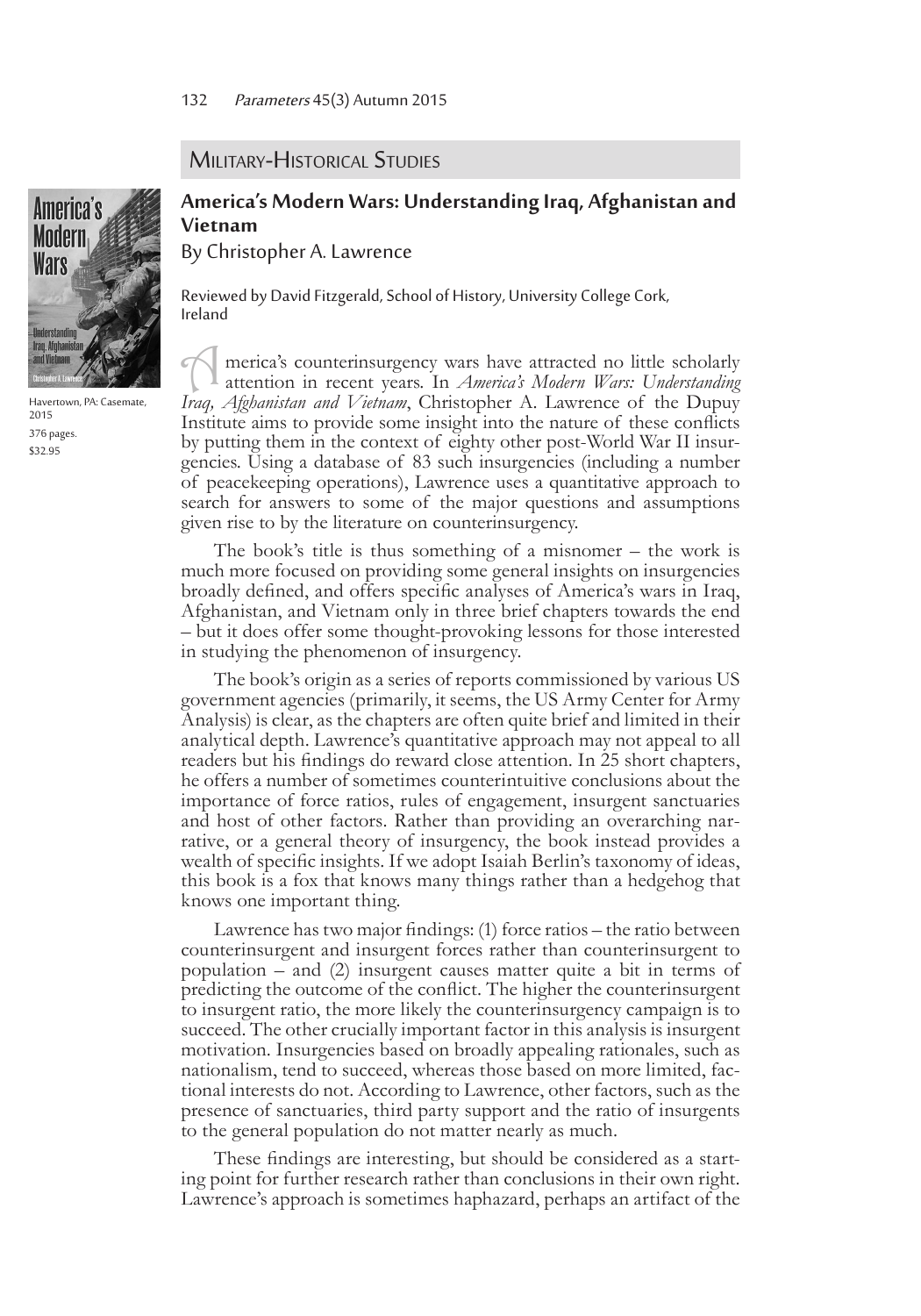book's origin as a series of reports for government agencies. In a host of chapters, he offers a very brief analysis based on his database, and then some conclusions without ever really unpacking his assumptions in any great depth, or working through the inevitable problems of correlation and causation.

For instance, Lawrence's finding that insurgent motivation is substantially important in determining the outcome of a conflict is worthy of further study. But the author never provides an explanation for his choice of three political concepts to categorize insurgencies (limited [regional or factional], central idea [like nationalism] or overarching idea [like communism]) or indeed his method for grouping conflicts into the various categories. The French War in Indochina is classed as a nationalist war whereas the Vietnam War (itself broken into two phases – 1961-64 and 1965-73) is described as an insurgency defined by communism. Given the continuities between the Viet Minh and the National Liberation Front and the strong undercurrent of nationalism present in both conflicts, such a choice is confusing and surely worthy of further comment.

Similarly, the author's inclusion of a variety of peacekeeping missions in the database (although certainly not all post-1945 UN peacekeeping operations) muddies the waters quite a bit as classifying the results of such operations as an "insurgent" or "counterinsurgent" win is surely oversimplifying things, especially when these conflicts often involve more than two parties.

Lastly, it would have been useful to see the author update his litera- ture review on insurgency and counterinsurgency. Lawrence provides us with an overview of some of the classical scholarship on insurgencies, but there is little to be seen of the vast post-2004 outpouring of work on these conflicts. David Kilcullen is mentioned only in passing, and we hear nothing of John Mackinlay, Stathis Kalyvas, Paul Staniland and all the other scholars who have done much to advance our understanding of the nature of insurgency in recent years.

The most problematic omission is the lack of any deep engage- ment with some of the more interesting quantitative work that has been carried out on insurgencies in recent years. For instance, there is some brief commentary on the Iraq troop surge, but there is no reference to or engagement with the work of Biddle, Friedman and Shapiro, who used quantitative approaches to test the reasons for the decline in violence. Nor does the book address Berman, Shapiro and Felter's work on the economics of counterinsurgency in Iraq. While these studies operate at a less general level than Lawrence, they still could have enriched his model. Similarly, Lyall and Wilson's work on explaining counterinsur- gency wars, which relies on a large database of 286 insurgencies would have been worth engaging, as it offers some conclusions at odds with this book.

Even so, *America's Modern Wars* will still be of interest to those who wish to understand more about what governs success in insurgency and counterinsurgency. Lawrence has posed a number of interesting questions for scholars of counterinsurgency and engagement with his conclusions could provide valuable new insights for the field.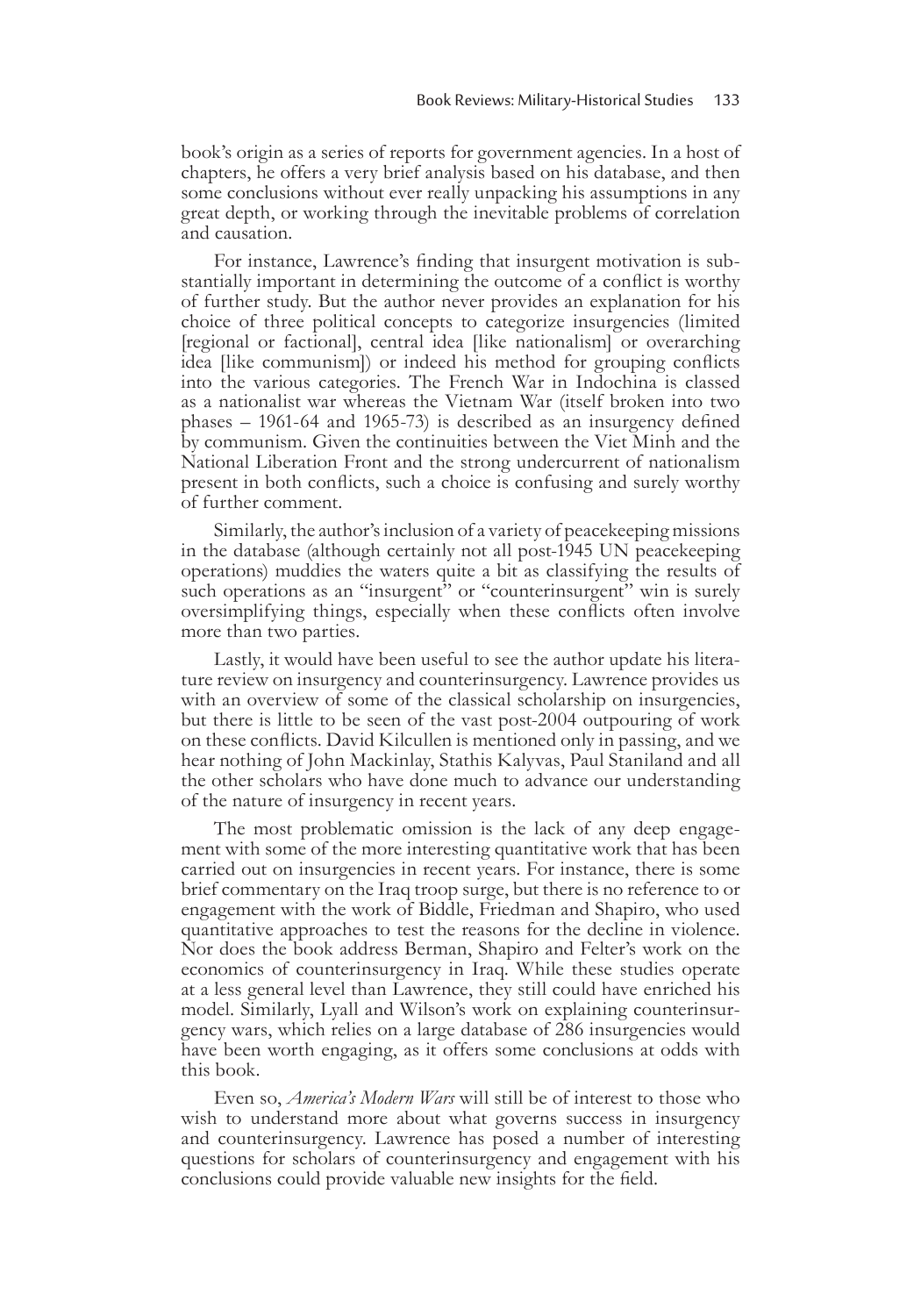# Ways of War



New York, NY: Routledge, 2014 537 pages. \$67.95

### **Ways of War: American Military History from the Colonial Era to the Twenty-First Century** By Matthew S. Muehlbauer and David J. Ulbrich

Reviewed by Jill Sargent Russell, Teaching Fellow, Joint Services Command and Staff College, Shrivenham, UK

illed as a comprehensive survey of American military history for undergraduates, this work achieves much. Matthew Muehlbauer and David Ulbrich do the heavy lifting to produce a text which, given the breadth of the subject, is both comprehensive and compelling. Furthermore, against the standard of a university textbook, it is readable, quick-paced, and offers just enough thought-provoking commentary to encourage young scholars further in military history. I have no qualms recommending this book for its intended function, it being entirely fit for purpose as an introductory text. Notwithstanding this broad success, the comparatively insignificant place accorded to the naval component in American military history is an important flaw which must be acknowledged.

Given its length, it is impossible to spend this review considering details and what was done well. However, a few points should be made. Turning first to what this book is and is not, we must be clear that it is a text for beginner use. Although certain generalizations and omissions in the narrative must be accepted, this survey still succeeds in taking good account of the strengths and trends in recent scholarship. There is as well a clear desire to address peripheral issues often left out by similar texts, such as logistics or social themes. These are interesting and useful, although at times it feels they are mentioned without sufficient further consideration. Taking logistics, the chapter on the Interwar period covers aircraft and vehicles, but the narrative limits itself to their appli- cation and development as weapons of war. And yet, mighty though tanks, bombers, and fighters were, it was the truck and the promise of air mobility which transformed American warfare. For the consideration of *Parameters* readers the work would serve well the needs of an ROTC course.

What is troubling is the relative absence of the navy and the maritime component of history. Although a significant shortcoming in the coverage of this book, it is a larger problem reflecting much about the field of military history generally. Bluntly put, the field does not always deal well with the naval component: nor give due credit to what con- stitutes seapower in peacetime. Too often constrained by Mahanian expectations, the tough sinews of transportation and seamanship are given short shrift. But it is upon these factors that wartime success often depends. For instance, the authors write that following the Revolution, "Beyond fighting pirates, the US Navy saw little combat in the 20 years after the Algerian War." Granted, the title is "Ways of War," but the subtitle is more broadly conceived as American military history, and as such it is rather meant to include more than merely the conflicts. The US Navy in the early 19th century may not have been fighting many battles, but it was upon the seas and growing as an institution. In Chapter 6 on the Civil War, the military capabilities of the Union and Confederacy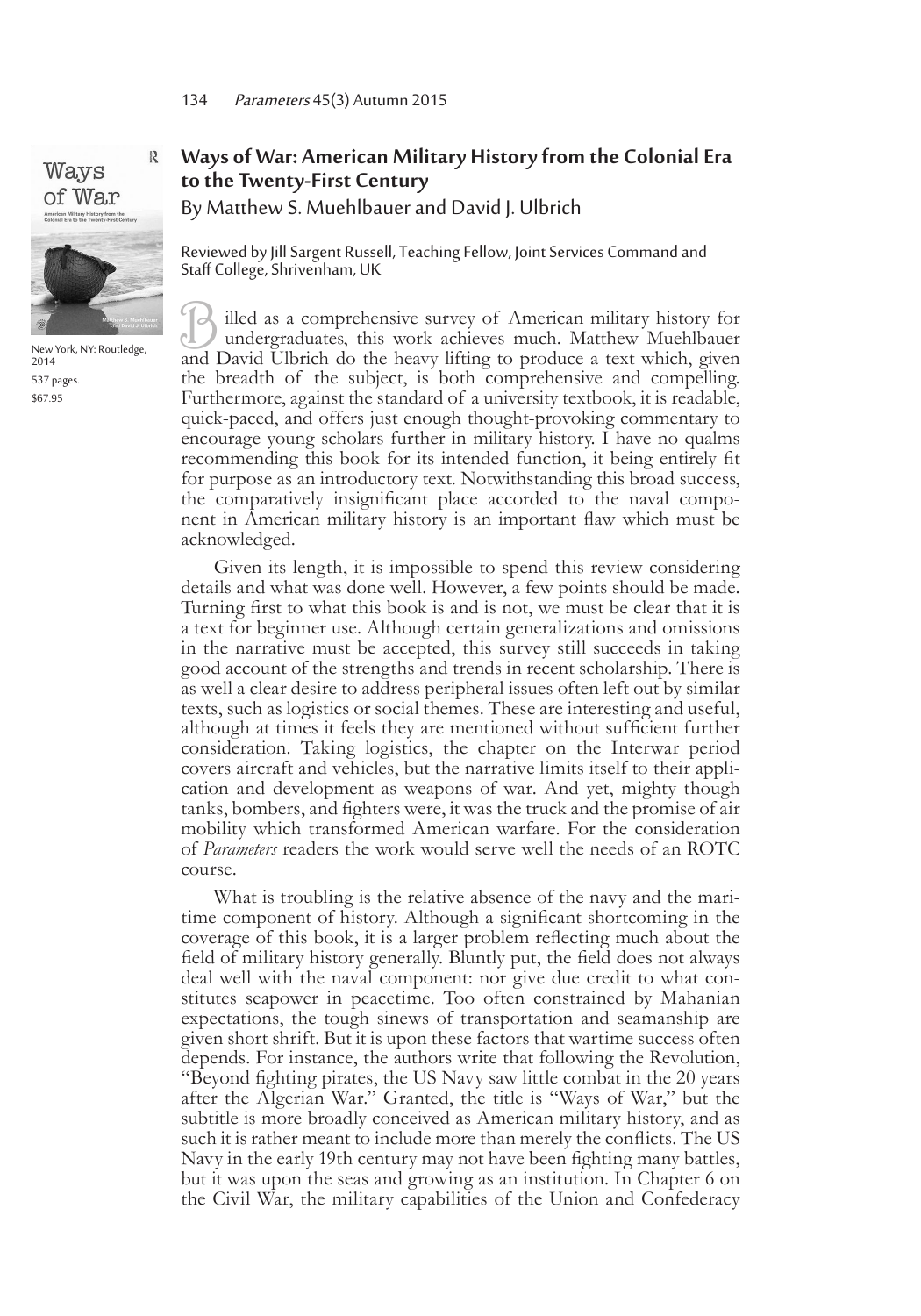contemplates only those of the armies, even as the former's dominance of the seas would hamstring the Confederate cause as much as it had the Patriot cause nearly a century before. This general preference for a land-centric focus continues throughout the book.

If this book were about "ways of war" then it would seem to argue that the United States has relied predominantly upon landpower. But the strength and security of the nation, its military and strategic experi- ence, has been of a maritime nature and has always depended as much upon the navy as the army. Going forward, in contemplation of future editions and revisions, it would be good to see the naval story more developed and better incorporated into the larger narrative. Until then, however, Muehlbauer and Ulbrich's work more than suffices to welcome new students to the subject.

#### **Power, Law and the End of Privateering**

By Jan Martin Lemnitzer

Reviewed by Martin Murphy, PhD, Senior Research Fellow at the Centre for Foreign Policy Studies, Dalhousie University, Halifax and Visiting Fellow at the Corbett Centre for Maritime Policy Studies at King's College, London.

an Martin Lemnitzer has written a book that is important, timely, and astonishing.

It is important in several ways. First, because many of the norms, notions of sovereignty and international legal constructs that shape our world have arisen first in the maritime domain. Of these none is arguably more important than the center-piece of this book, the Declaration of Paris, signed in 1856. Secondly, because the purpose of the Declaration was, by outlawing privateering, securing the rights of neutrals and placing limits on blockade to make the seas safe for the transport of goods in times of conflict, it is a reminder of the central importance of the relationship between economics and naval power. This is something that was downgraded – at least by the US Navy – for much of the Cold War and in the years of strategic uncertainly that have followed. It is timely because, as China grows in importance as an international trading power, the US Navy may now need to pay as much attention to its own economic role as it does to Beijing's rising challenge to maritime order in the East and South China Seas. It is astonishing because, as Lemnitzer admits, his book explores the borderland between law and war, a region many students of both subjects find "infuriatingly complex and mildly dull." (4) Nonetheless, Lemnitzer has produced a book that is at once an eye-opener and (for the most part)a page-turner.

Prior to the congress in Paris that brought the Crimean War to a close in 1856, a mechanism to enable agreement on international norms was almost non-existent. Yes, the concept of state sovereignty and recognition of basic religious freedoms had been established at Westphalia in 1648, and the international slave trade had been outlawed at Vienna in 1815; but these amounted to almost isolated events.

For a similar period, British naval power had rested on its asserted right to blockade enemy ports and search neutral shipping for contra- band; that is to say for goods, as defined by Britain, of use to an enemy



New York, NY: Palgrave Macmillan, 2014 272 pages. \$95.00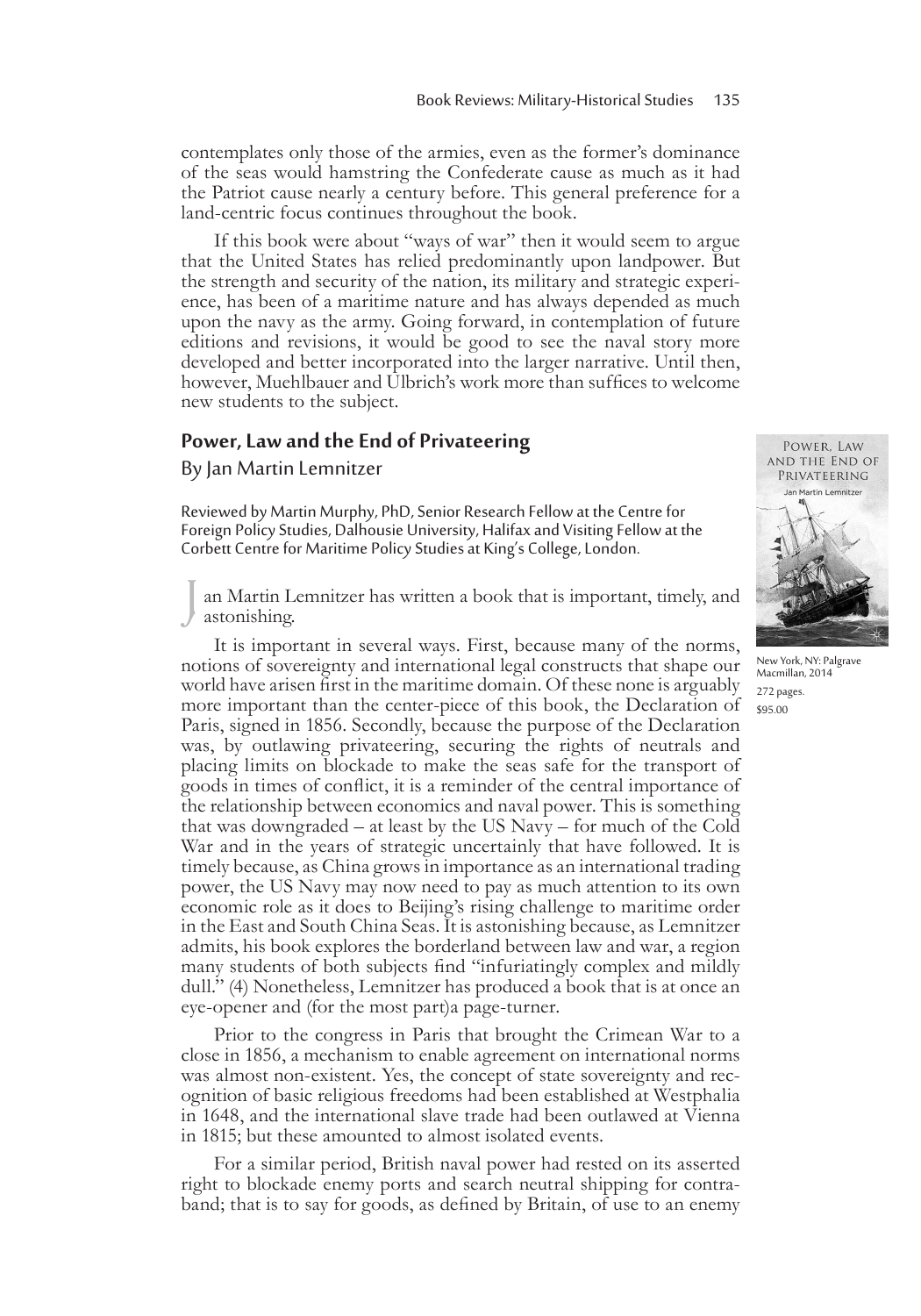in wartime. It had backed its words by building a navy capable of car- rying out these missions of search and blockade globally, including the creation of a battle fleet large enough to resist any power attempting to interfere.

Neutral states had opposed this bitterly and on two occasions in the early years of the epic struggle with France between 1793 and 1815 had combined together in sufficient strength to cause Britain problems. Nelson's mission at Copenhagen in 1801 had been to smash one such neutral alliance. However, in the early days and weeks of the Crimean War, Britain—to cement its alliance with France and to prevent neutral states from banding together and frustrating their joint war aims announced it would soften its traditional hardline position regarding the transport of contraband by neutral shipping for the duration of hostilities.

Not surprisingly, once the fighting ceased, France, which had suffered the effects of Britain's policy during the Napoleonic Wars particularly, was keen to see Britain's softer position continue by enshrining it in an international declaration. The surprise was that Britain accepted without protest.

Lemnitzer's purpose is to establish why it did so, and why even though Britain gained huge advantages from its restraint—the Declaration came under sustained attack in Britain as much as it did elsewhere prior to World War I, before disintegrating during the war itself. He also asks why the terms of the Declaration, which laid the foundation for what has been referred to subsequently as the world's first period of globalization, have never been revived.

Britain agreed because it was being squeezed from two directions. First, its own trade had expanded exponentially since 1815; its import dependency had become vulnerable to any state that sanctioned pri- vateers: the states which presented the greatest threat were the United States (which regarded privateering as its main strategic weapon against Britain) and Russia (which more than once schemed to issue letters of marque to willing US captains). Secondly, returning to the old right of search would likely antagonize too many neutrals in a British-dominated world of globalized trade. If Britain was forced to fight an alliance of neutral states, or if the United States was joined by Russia or France in a privateering war, either could impose an intolerable strain on even Britain's considerable naval resources.

Lemnitzer argues previous historians have paid too little attention to this dilemma, assuming the Palmerston government in Britain signed the Declaration either in a swoon of liberal ideology or in a typically British act of calculated perfidiousness. His explanation is much simpler: the threat of privateering was too great to allow it to continue and the price of neutral support in its elimination too small not to pay it.

In effect Britain turned the naval order of the oceans on its head. Neutral states, instead of combining to limit British naval power, a hugely risky undertaking, now had Britain on their side. Any belligerent violat- ing the rights of neutral shipping "could not avoid hurting the interests of British merchants and ship-owners" triggered a reaction from the British government and, ultimately, the Royal Navy. (179) The freedom of neutrals to trade was elevated almost overnight from a desired objective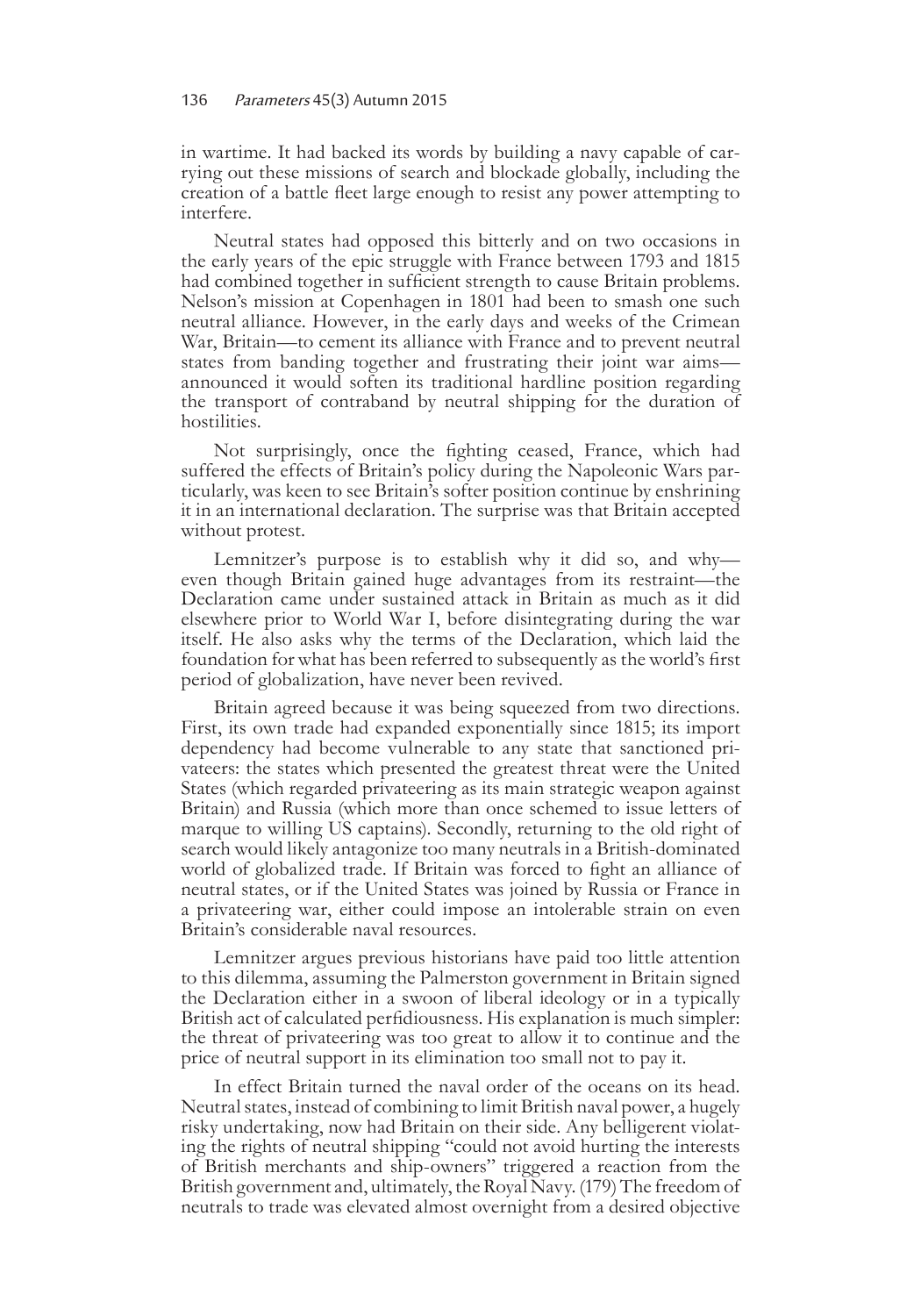to a norm that over the next twenty years spread around the globe. It was, moreover, enforced by British sea power working in cooperation with all commercial nations interested in the uninterrupted movement of goods. "International law," writes Lemnitzer, "was by far the most effective means of securing this freedom everywhere on the high seas." But underlying this fact was the implied threat of overwhelming British (and neutral) force "against anyone who tried to defy or subvert the rules." (179) To achieve this end Britain signed-up to a revolution in international law making.

The detail with which Lemnitzer invests his account is essential reading, even if it might slow the page-turning pace in the middle chapters. In these, he recounts the history of the significant and contentious Marcy and Cass Amendments. Britain would have balked at the former, but would have stood alone in doing so. It could thank Bismarck for sparing it from diplomatic defeat. The great statesman misunderstood the role of the Declaration in the increasingly interwoven late-nineteenth century world; he rejected the treaty as unreliable, which set Germany on a course that eventually led it to adopt unrestricted submarine warfare with a clear conscience (and disastrous strategic results).

This attitudinal shift by a major power against the predominantly liberal thrust of the Declaration did not sink the agreement immediately. It did, however, chime with the rise of Social Darwinism, a new "spirit of the age" that encouraged an unrestrained pursuit of national advantage which ran counter to the Declaration's principals. At sea, this spirit was channeled into the use of mines, the newly invented torpedo, specialized motor torpedo boats, cruisers and naval concepts such the French *Jeune Ecole* that aimed to attack British trade without regard for the niceties of international law.

The 1909 Declaration of London which aimed to revive the Declaration of Paris achieved some success but in the end defeated itself. It complicated the Paris Declaration by adding new rules that unintentionally allowed competing interpretations of what was meant by blockade and contraband to emerge. Here Lemnitzer overlaps with Nicholas Lambert who describes in *Planning Armageddon* (2012) how the British Admiralty, by now thoroughly disillusioned at the direction neutral rights were taking, planned, in the years prior to World War I, to ignore them completely and bring Germany to its knees with a lightning campaign of financial warfare that would be over before any neutral power could respond. Why this failed is left best to Lambert, but Lemnizter's work adds additional legal and political context to Lambert's economic and political thesis.

Finally, and to reinforce the relevance of Lemnitzer's work for contemporary concerns, it is important to remember the Declaration of Paris still remains in force. Its rules on neutral trade populate the pages of naval commanders' handbooks the world over; yet, the enforcement mechanism that for so long made it effective – that is say the de facto alliance between the world's greatest naval power and the world's maritime trading nations – has been, at best, downgraded. As Lemnitzer writes, navies, "unlike in the 19th century…offer no guarantee or even reassurance that belligerents will respect the rights of those not involved in their conflict to use the oceans as they wish." (190)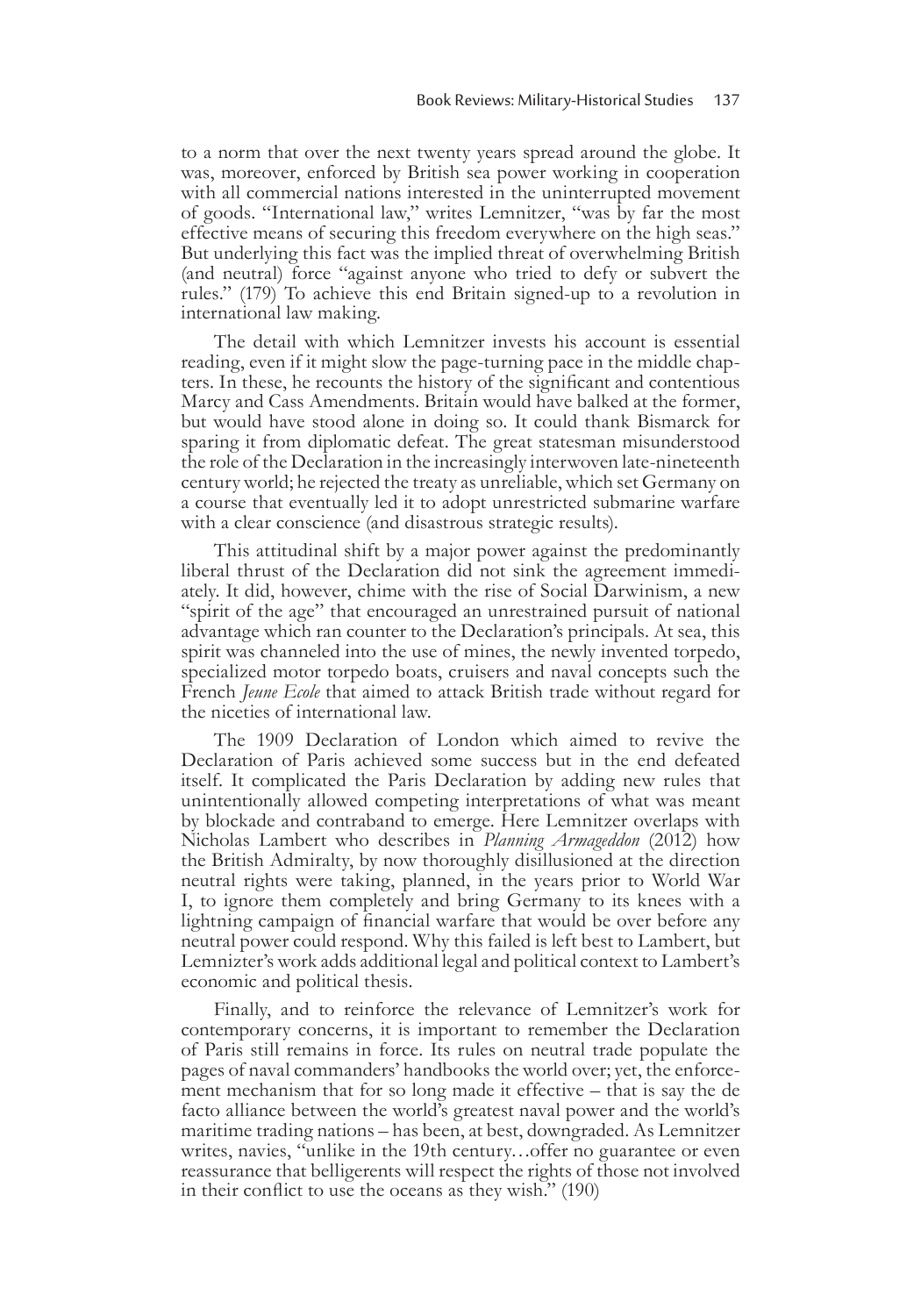With this in mind it is disappointing to observe the US Navy, which in the original 2007 version of its current strategy, *A Cooperative Strategy for 21st-Century Seapower*, grasped the importance of economics and its role as the naval guardian of the global maritime order, is now retreating from this position in the 2015 revision, *A Cooperative Strategy for 21st-Century Seapower: Forward, Engaged, Ready*. This document reasserts the Navy's Mahanian-derived emphasis on "warfighting," and power projection in a new framework which it terms "all-domain access." These are legiti- mate and necessary naval objectives. However, to re-emphasize them in a world where China, America's nearest peer competitor, is consciously aiming to become a global maritime trading and naval power, and is seeking to realize oceanic preeminence in ways that are at odds with the global maritime order of the past two hundred years, appears to be perverse unless they are anchored in an over arching economic mission.

China was one of the first signatories of United Nations Convention on the Law of the Sea, the UN treaty which has been described as a "constitution for the oceans." Yet, like Bismark's Germany, it is clearly working to undermine provisions in the treaty that safeguard neutral rights. It is doing so, moreover, as it builds a mass of air, naval, and paramilitary power sufficient to take on the US Navy, the naval force that neutrals look to for leadership and protection against any power that seeks to defy or subvert the rules that permit free use of the sea.

Jan Lemnitzer has written an important and timely book; it is both an erudite history and a work of contemporary relevance. It is also, most astonishingly, a page-turner. It deserves the widest possible audience.

### **The Next Great War? The Roots of World War I and the Risk of US-China Conflict**

Edited by Richard N. Rosecrance and Steven E. Miller

Reviewed by Michael S. Neiberg, PhD, US Army War College

When I wrote my own book on 1914, I got into the habit of noticing news items that a scholar a century from now might use to make the argument that a war between China and the United States was inevi- table. Indeed, such a case might not be too hard to make in retrospect. One might point to the accidental American bombing of the Chinese embassy in Belgrade in 1999, the EP3 plane incident in 2001, and Sino-American tension over the dispute about the Senkaku/Diaoyu islands as steps along the way to war. Or, one could take the structural approach and look at the rapid rise of Chinese power to argue that war resulted from a tectonic shift in the global order. My point in this small exercise was less to argue that war between the United States and China is or is not inevitable than to show how much easier large processes in history look in retrospect than they do to contemporaries.

Still, the China analogy will not go away. Those who use it argue that our world looks increasingly like the world of 1914, with a rising China taking the place of a rising Germany and the United States playing the role of Great Britain, the established global power that is struggling to maintain its place in the face of a new challenger. As with most historical



Cambridge, MA: MIT Press, 2015 320 pages \$27.00